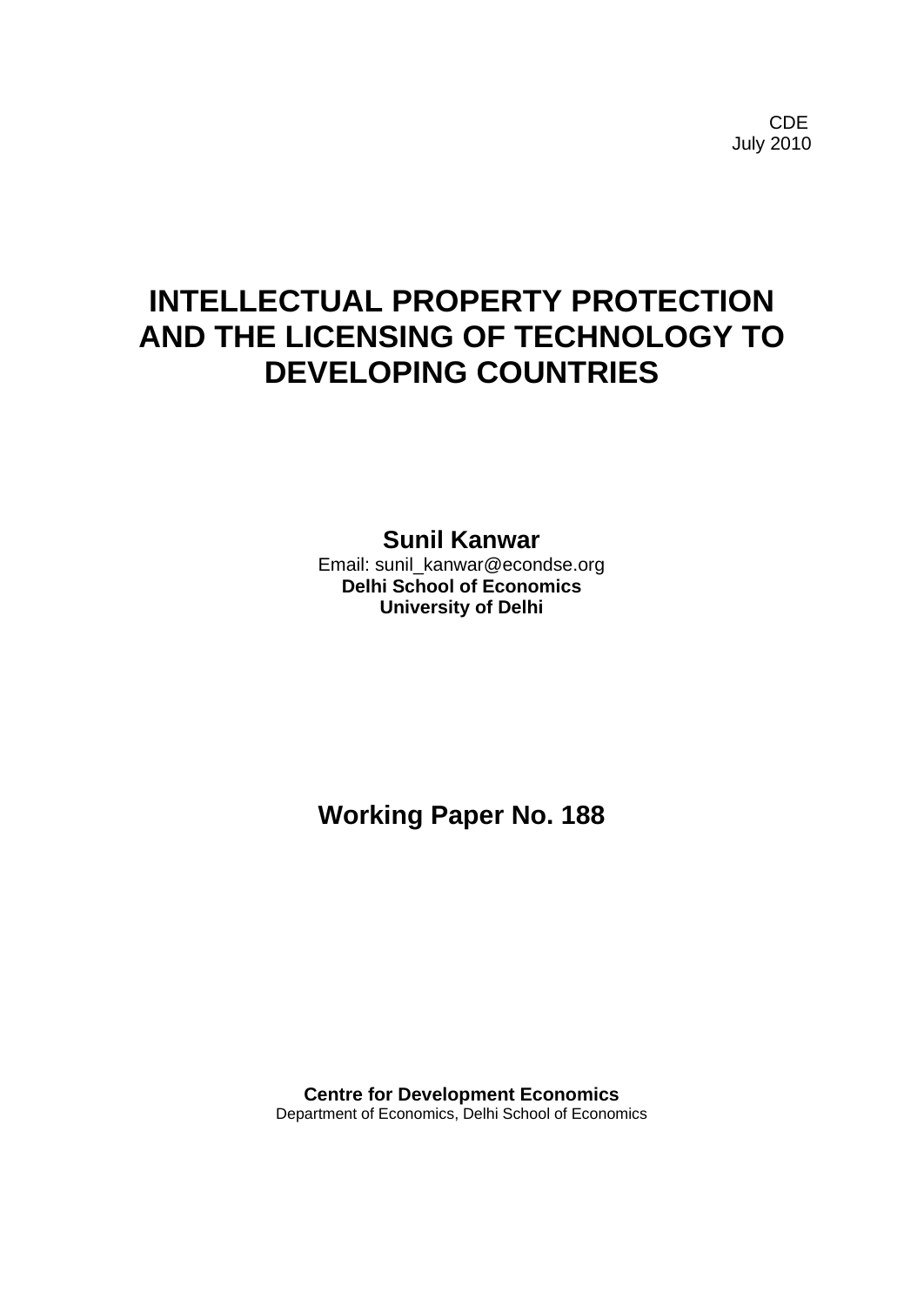#### **Intellectual Property Protection and the Licensing of Technology to Developing Countries**

## **Sunil Kanwar** \*

#### **Abstract**

In this paper we study the influence of stronger intellectual property protection on technology transfer into developing countries via licensing. Using panel data for the post-TRIPs period 1995-2005, we find that stronger protection is associated with increased royalty and license fee payments by developing countries, implying greater technology transfer into these countries. This result is robust to the inclusion of country fixed effects, as well as alternative specifications of the model estimated. The strong overall statistical significance of the protection variable is found to be driven by the sub-index of coverage, which makes eminent sense in view of the substantial increase in the coverage of patentable subject matter by developing countries post-TRIPs. Other factors of importance are scale variables such as per capita income and population, as well as human capital and trade openness of the technology-importing countries. The economic significance of the protection variable also appears to be substantial, with changes in this variable accounting for technology inflows of about US \$3.4 billion to US \$5.5 billion (base year 2000) in the post-TRIPs sample period. These magnitudes comprise 3.5% to 5.7% of the total value of royalty and license fees over 1995-2005 (at 2000 prices). Overall, our results are noteworthy.

JEL codes: O34, O31 Keywords: intellectual property protection, licensing technology

**\*** Address: Department of Economics Delhi School of Economics University of Delhi, Delhi 110007 India

> Tel: 91-11-27667005 Fax: 91-11-27667159 Email: sunil\_kanwar@econdse.org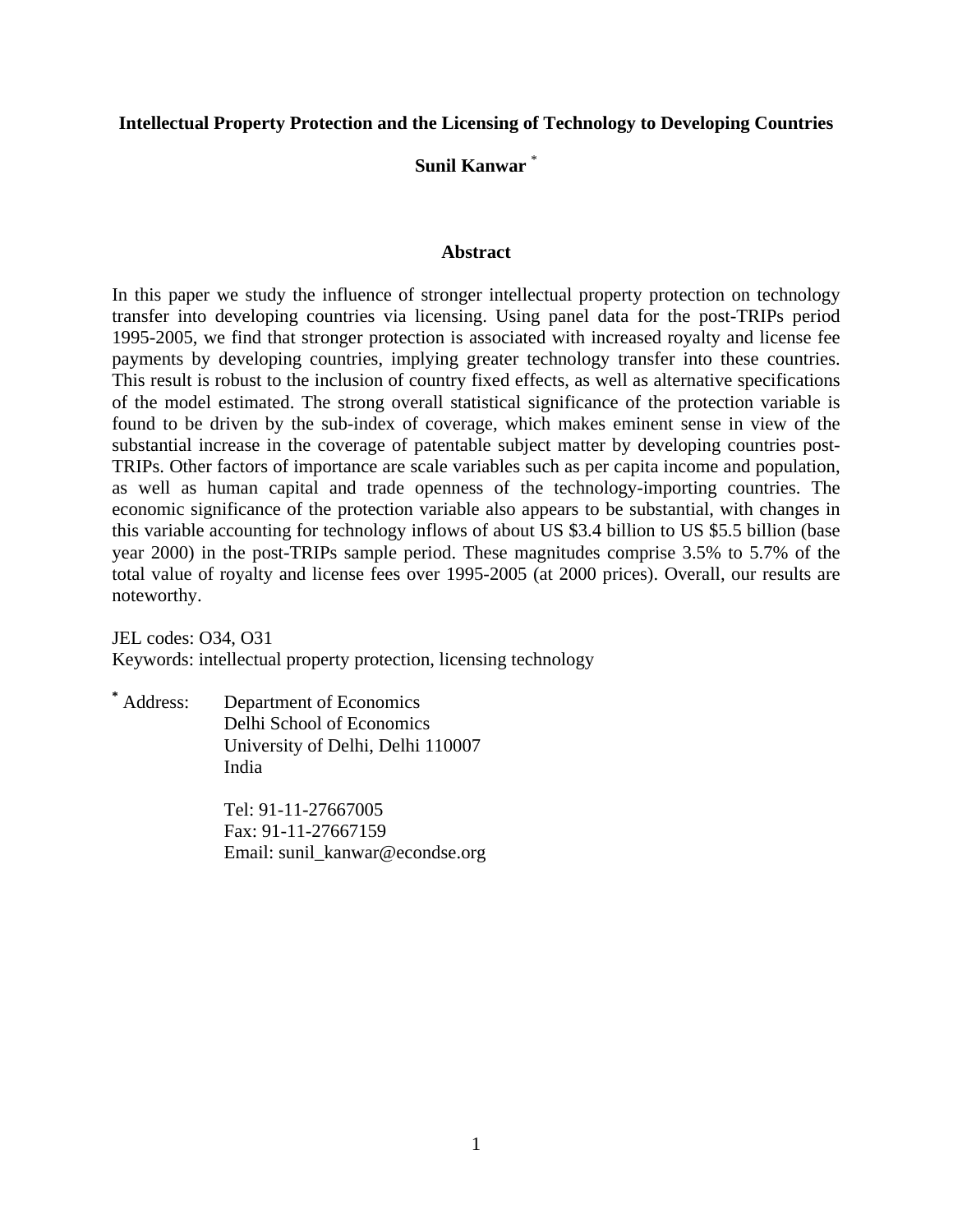## **Intellectual Property Protection and the Licensing of Technology to Developing Countries Sunil Kanwar**

#### **1. Introduction**

In the wake of the Trade Related Intellectual Property rights (TRIPs) agreement of 1994, there has been renewed interest in the influence of intellectual property rights on various economic phenomena, technology transfer being one of them. In fact, Maskus (2003) points out that Article 7 of the TRIPs agreement mandates that the agreement should also be a vehicle of technology transfer from the more advanced to the less advanced countries, thereby raising productivity and growth. The transfer of technology is a rather complex beast and occurs in several different ways – some indirect, such as international trade, foreign direct investment and the movement of personnel, and some direct, such as overseas research and development via affiliates, and licensing. This paper focuses on the influence of stronger property rights on the latter-most mode of technology transfer, namely the licensing of technology.

Technology transfer today is not quite the same phenomenon that it used to be in earlier centuries. With the passage of time, the predominant proportion of technology has come to be concentrated in the hands of multinational corporations, rather than individuals (Scherer and Ross 1990), and the licensing of technology has become an important vehicle of technology transfer between nations. According to World Bank data, the royalty and license fee payments by developing countries totalled almost \$27 billion in 2007 (World Bank 2009). Survey evidence reveals, however, that owing to perceptions of weak intellectual property rights in a sample of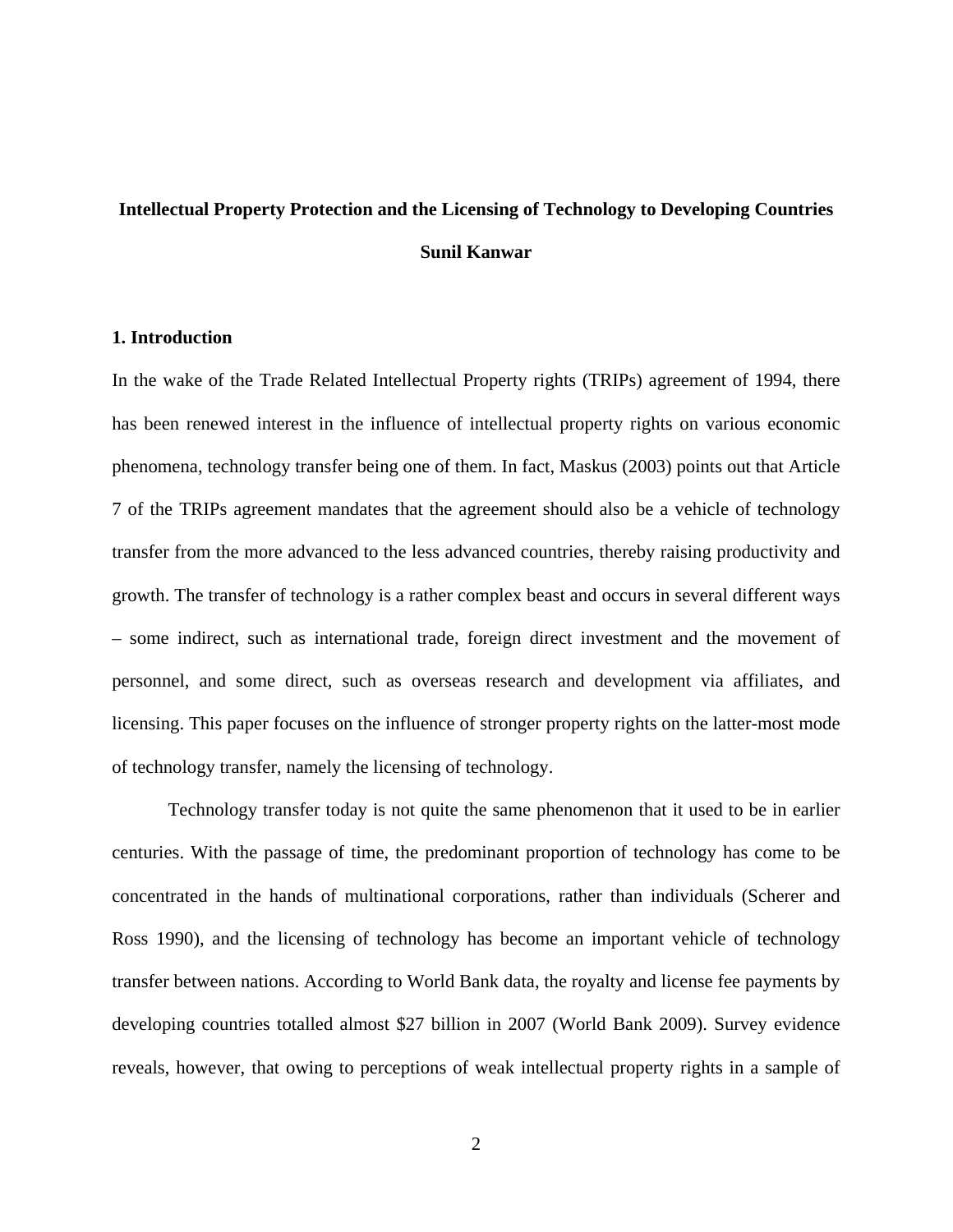developing countries, multinationals were hesitant about transferring their frontier technology to those countries (via wholly or partially-owned affiliates), as well as licensing it to unaffiliated firms in those countries (Lee and Mansfield 1996). The question then arises whether voluntary technology transfer<sup>[1](#page-35-0)</sup> across countries – both in vintage and quantum – has been responsive to the instrument of intellectual property protection that developing countries have employed, albeit often selectively and idiosyncratically.

The existing empirical evidence is less than convincing in establishing a relationship between licensing and the strength of protection, despite claims to the contrary. Although Nicholson (2007) finds a positive significant relationship between the number of US firms engaged in licensing in 1995 and the strength of intellectual property protection in the recipient nations, he cautions that this must be interpreted as increasing the frequency and not the level of licensing activity. Even this result vanishes when he splits the sample of recipient countries into OECD and non-OECD groups. Branstetter, Fisman and Foley (2006) report weak results for the effect of stronger protection on intra-firm royalty payments – the index of protection dummy they use is statistically insignificant in four of the six regressions reported (see their Table III, p. 336), despite an enormous sample size.<sup>[2](#page-35-1)</sup> Moreover, while their regressions reveal that the positive effect of stronger protection was significant for firms which had high patent use, this is only a statement that the protection variable was *relatively stronger* for the high-patent-use firms than for the low-patent-use firms, and does not imply that the effect of stronger protection was significant for either group of firms per se. Park and Lippoldt (2005), using firm-level panel data for the period 1992-1999, find the receipt of license fees by US firms to be strongly affected by intellectual property indices, except when the receipts are from unaffiliated sources. They do not, however, discuss the possibility of endogeneity bias. Fosfuri (2002) finds no significant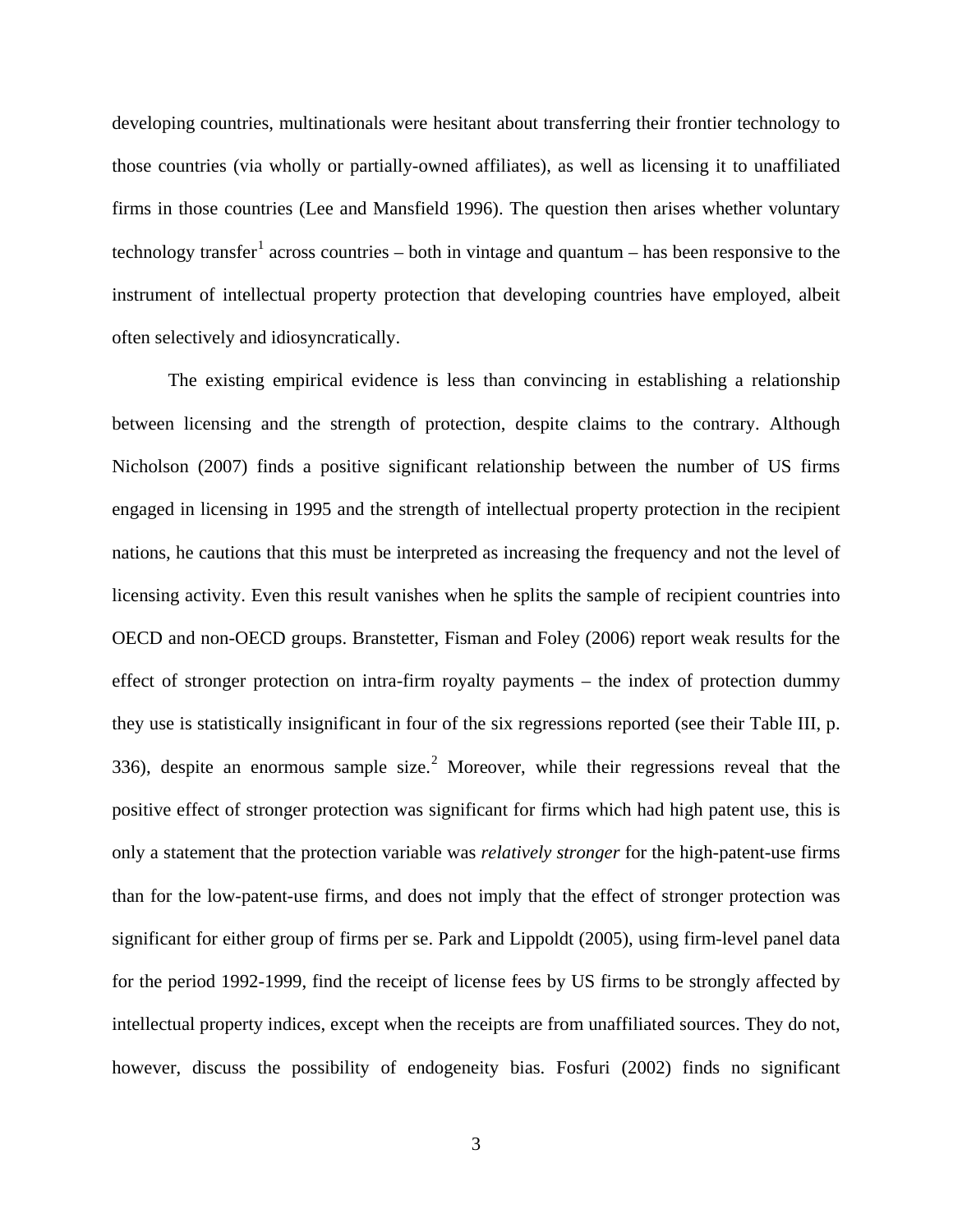relationship between licensing (as well as other modes of international technology transfer) in the chemical industry and the strength of intellectual property protection that countries provide.<sup>[3](#page-35-2)</sup> Yang and Maskus (2001) present somewhat complex results – they find a *negative* relationship between intellectual property protection and licensing for indices of protection below a certain threshold, although above this threshold a positive relationship obtains. In either case, their results may be subject to endogeneity bias. Smith (2001) reports a weak, positive relationship between licensing abroad by US firms and stronger protection, but her results are based on a single cross-country cross-section for 1989, and she utilizes the Rapp and Rozek (1990) index of protection which is subjectively determined.<sup>[4](#page-35-3)</sup> Ferrantino (1993) finds that the intellectual property protection variables he uses (essentially membership of intellectual property conventions, and duration of protection) are all insignificant in explaining the flows of royalties and license fees of US multinationals.<sup>[5](#page-35-4)</sup> Taken together, these studies present mixed evidence at best, regarding the contention that stronger property rights encourage the licensing of technology, necessitating further research into this relationship; and that is the object of our study. $6$ 

In the literature reviewed above, some studies use a single cross-country cross-section of data, and hence the results would be subject to the usual shortcomings of such data, where the protection measures vary with other country characteristics. Since there is no time series variation, generalisations over time would also be suspect. We also noted that some studies used protection measures that have not been objectively computed (and are, in fact, available for just one time period). Such measures, based on individual perceptions, are surely likely to be subject to endogeneity bias. Most studies used either wholly or partially pre-TRIPs data, further bedevilling the issue of the exogeneity of the protection variable. Finally, none of the studies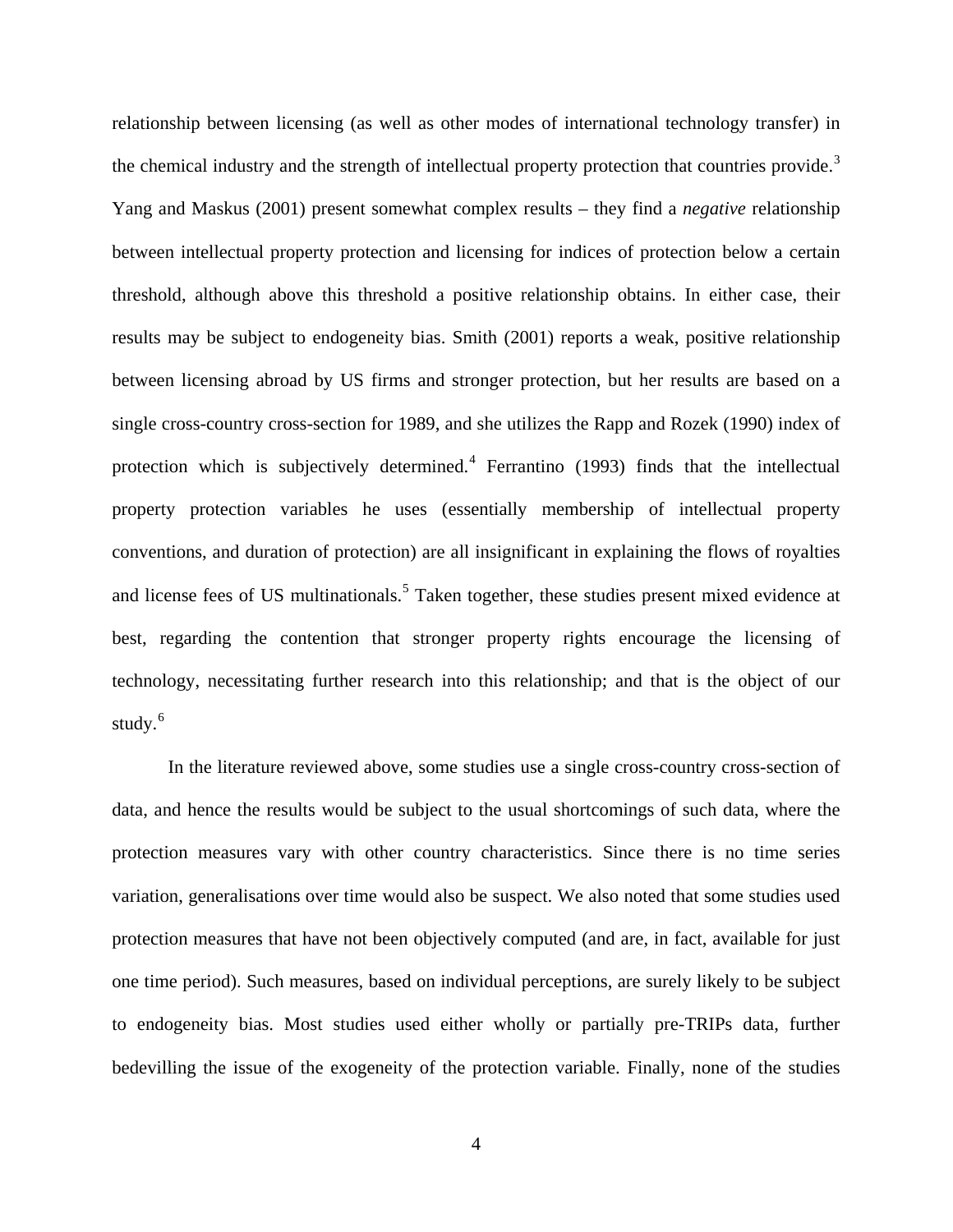comment upon what aspect of intellectual property rights (coverage of protectable matter, duration of protection, possibility of revocation of protection once granted, availability of legal enforcement mechanisms, etc.) might be driving the overall result vis-à-vis the protection variable. Our study addresses each of these issues

We attempt to identify and measure the influence of stronger intellectual property protection in less-developed countries, on technology transfer into these countries, where the latter is captured in terms of royalty and license fee payments made by these nations. A distinguishing feature of our empirical strategy is that it draws on the fact that the developing countries strengthened their protection of intellectual property in the post-TRIPs period, *under pressure from the developed countries*, as discussed in detail in section 3.2 below. This strengthening, in other words, was not voluntary, and was therefore exogenous to the phenomenon of developing country technology inflows (and expectations thereof) over this period.<sup>[7](#page-36-0)</sup> Therefore, variations in the strength of intellectual property protection granted by developing countries in the post-TRIPs period, should help identify their effect on variations in technology transfer into these countries.

Using panel data for the period 1995-2005, we find that stronger protection of intellectual property is associated with increased royalty and license fee payments by developing countries or greater technology transfer into these countries. Our results are found to be robust to the inclusion of country fixed effects, as well as alternative specifications of the model estimated. Re-estimation of the model using the component sub-indices of the protection variable, reveals that the overall statistical significance of the protection variable is driven by the sub-index of coverage. This is cogent in view of the substantial increase in coverage of the patentable subject matter by developing countries, subsequent to the TRIPs agreement. Other factors that may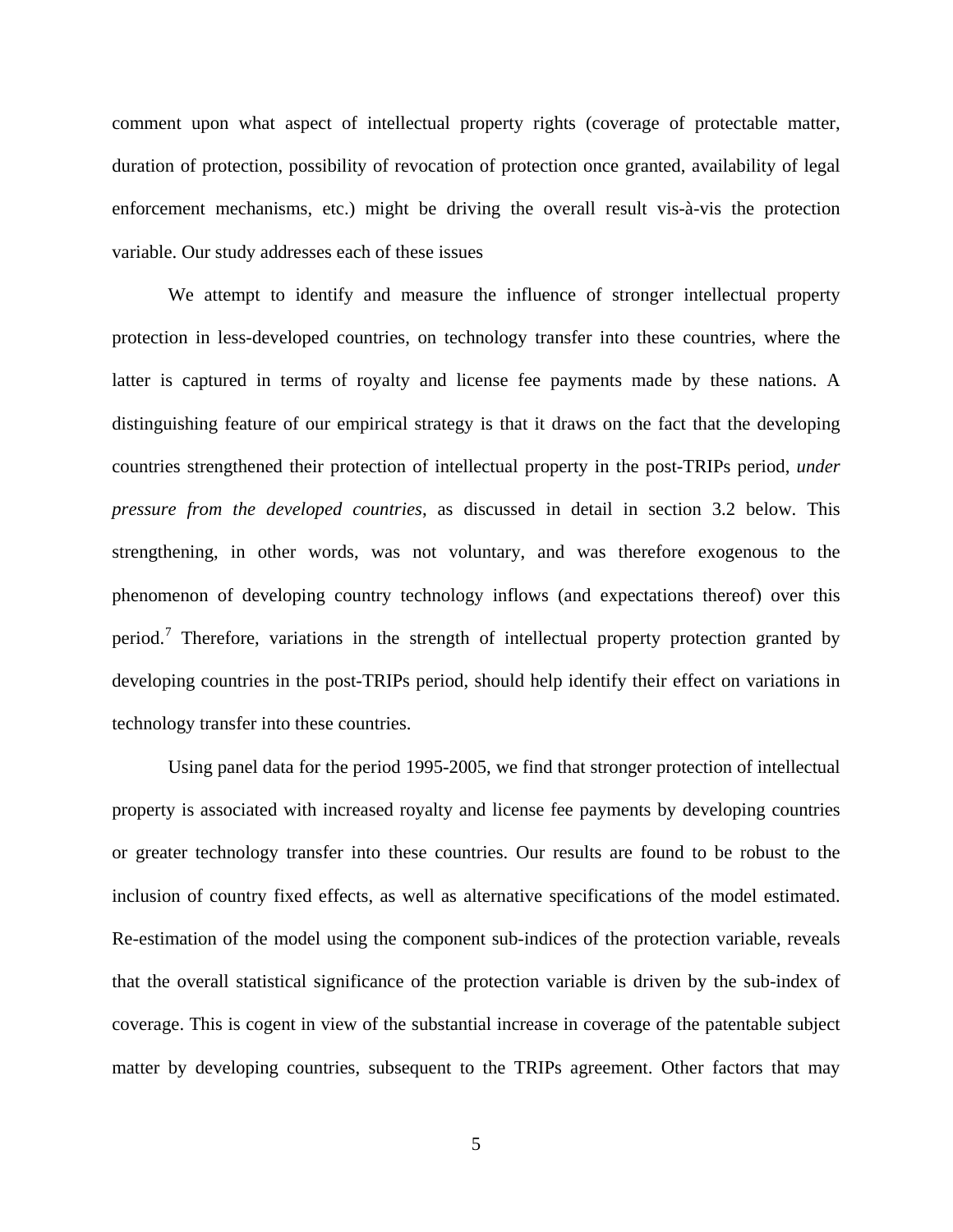significantly influence technology transfer via licensing turn out to be the market-size/scale-ofactivity variables such as per capita income and population, as well as human capital and trade openness of the technology-importing countries. The protection variable also appears to be strongly economically significant, with changes in this variable accounting for developing country technology inflows worth about US \$3.4 billion to US \$5.5 billion (base year 2000) in the post-TRIPs sample period. These magnitudes constitute about 3.5% to 5.7% of the total value of technology transfer into developing countries over the sample period.

Section 2 briefly discusses some related theory, and how it might inform the empirical exercise. Section 3 sketches out the empirical strategy adopted in this study. Section 4 discusses the data set, and the construction of the variables. Section 5 reports the detailed empirical results, and Section 6 briefly concludes.

#### **2. Insights from Theory**

Researchers point out that firms are often unwilling to license their technologies, because that might provide rivals a platform to develop something better (Scherer and Ross 1990). Evidence shows, that the incidence of licensing activity in an industry is negatively related to the ease with which technologies can be copied (Anand and Khanna 2000). In other words, the incidence of licensing by firms is likely to vary positively with the strength of protection, insofar as stronger protection limits imitation by the licensee and increases the profitability of licensing. By extension, nations that provide stronger protection are likely to be able to purchase more technology/licenses, ceteris paribus, than those providing relatively weaker protection, on account of this 'economic returns effect' (Yang and Maskus 2001).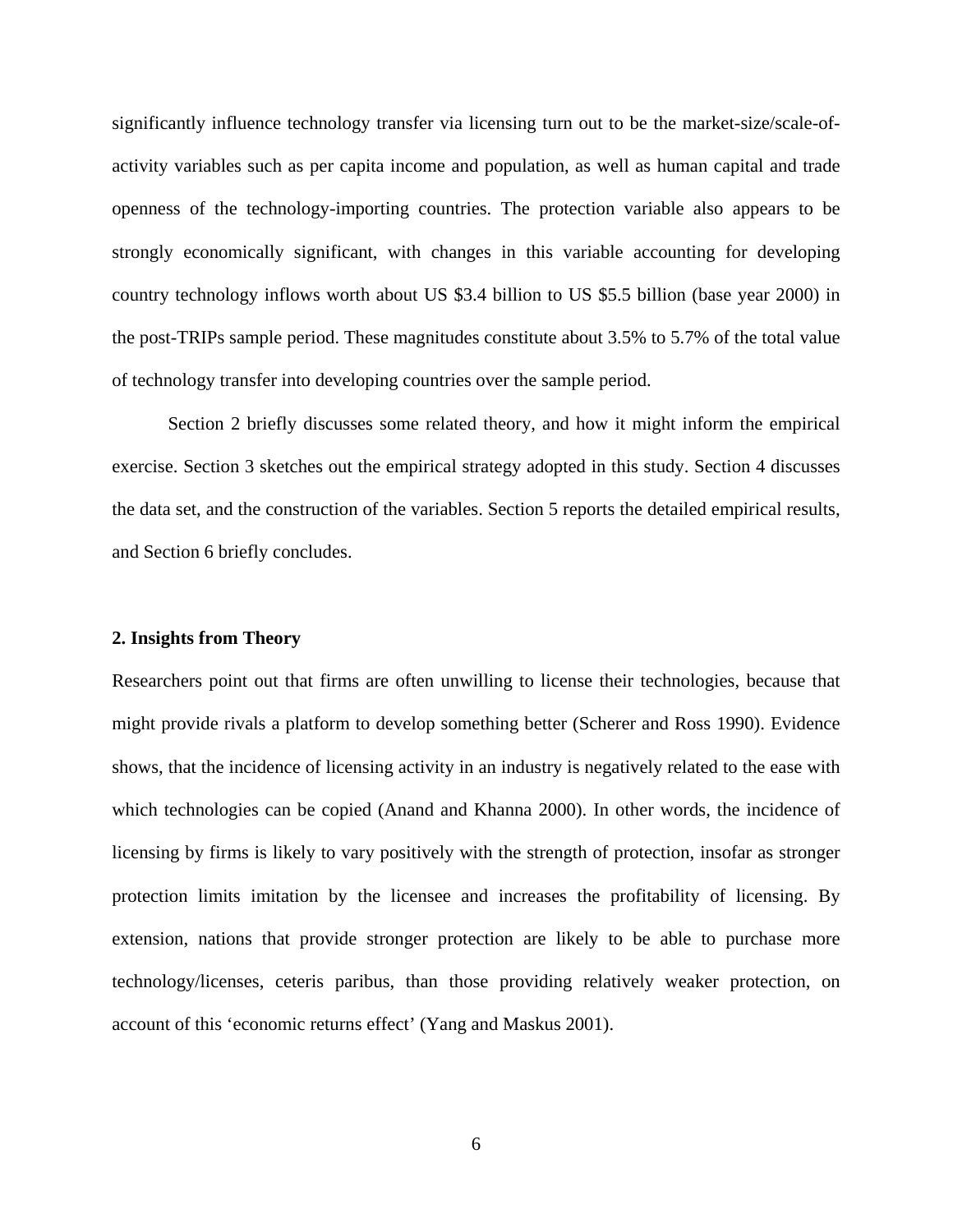On the other hand, stronger protection may slow down innovation and diminish the pool of technology available for transfer due to the 'monopoly power effect' (Yang and Maskus 2001), as well as when firms try to preserve market share (Correa 2003), and thereby reduce licensing activity over the longer run. Gallini and Winter (1985) argue that this effect is likely to be more nuanced, and stronger protection need not invariably create monopolies and limit the flow of information. Assuming that firms license their technology, they show that licensing encourages innovation when the licensor and licensee have similar production costs, but discourages innovation when their production costs diverge widely. To the extent that the former cost structure may obtain in certain industries in the North, licensing between Northern *innovating* firms in these industries may well result in a larger (not smaller) pool of technology available for transfer. This larger pool can then be licensed to Southern *producing* firms.

Dinopoulos and Segerstrom (2010) construct a dynamic North-South trade framework to show that stronger intellectual property rights in the South are consistent with a permanent increase in technology transfer to the South, *within* multinational firms. In general, however, the theoretical literature on licensing has few direct hypotheses to offer vis-à-vis the relationship of interest in this study, and even those theoretical results are obtained under rather restrictive conditions, limiting their general applicability. These concerns underline the necessity of empirical approaches to address the issue at hand, to which we now turn.

#### **3. Empirical Strategy**

#### 3.1 *The Model Specification*

We hypothesize that technology transfer into developing countries (represented by royalty and license fees paid by these countries) is determined by the strength of intellectual property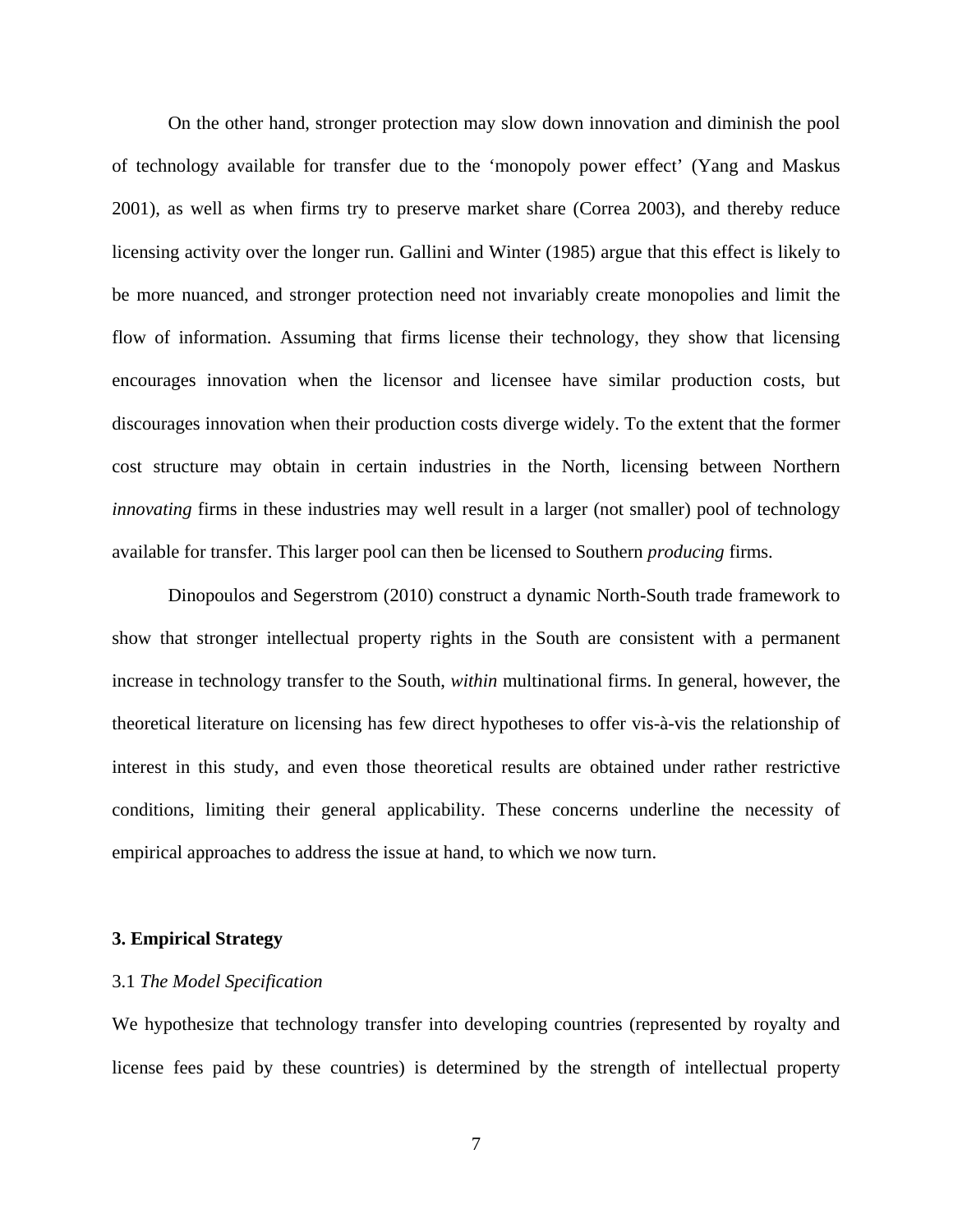protection that these countries provide. Countries that provide stronger protection (as reflected by observable laws) may, reasonably, be expected to be the ones to which more technology is made available, resulting in larger royalty and license fee payments. Thus, royalty and license fee payments are made for the right to use various kinds of intellectual property such as patents, trademarks, copyrights, industrial designs, utility models, and technical instructions, and there exist a variety of arrangements to do so (Gutterman 1995).

As is well-understood, technology transfer is determined by other country-related, timevarying factors as well. Thus, the size and level of development of the economy (captured by per capita income and population), the capacity to absorb foreign technology (represented by the stock of human capital), trade openness of the economy, and economic freedom, are factors that vary across countries and over time, partially explaining the differences in technology transfer across these countries over any given time span. Omitting these factors, and concentrating solely on the protection variable, would yield biased estimates of the influence of the protection variable on technology transfer.

In addition to the above factors, countries also vary systematically in several other dimensions as well; differences that tend to persist, or are relatively unvarying, over long spans of time. This set of variables can be quite diverse, including (unobservable) factors pertaining to the enforcement of legislation (including intellectual property laws), factor endowments, attitudes to work, whether colonized in the 'recent past' (and hence characterized by certain long-term advantages or disadvantages) etc., and spelling them out in totality is not quite possible. Since they vary relatively little over long time intervals, they are picked up by country fixed effects. In our specific context, some of these differences might be less important than they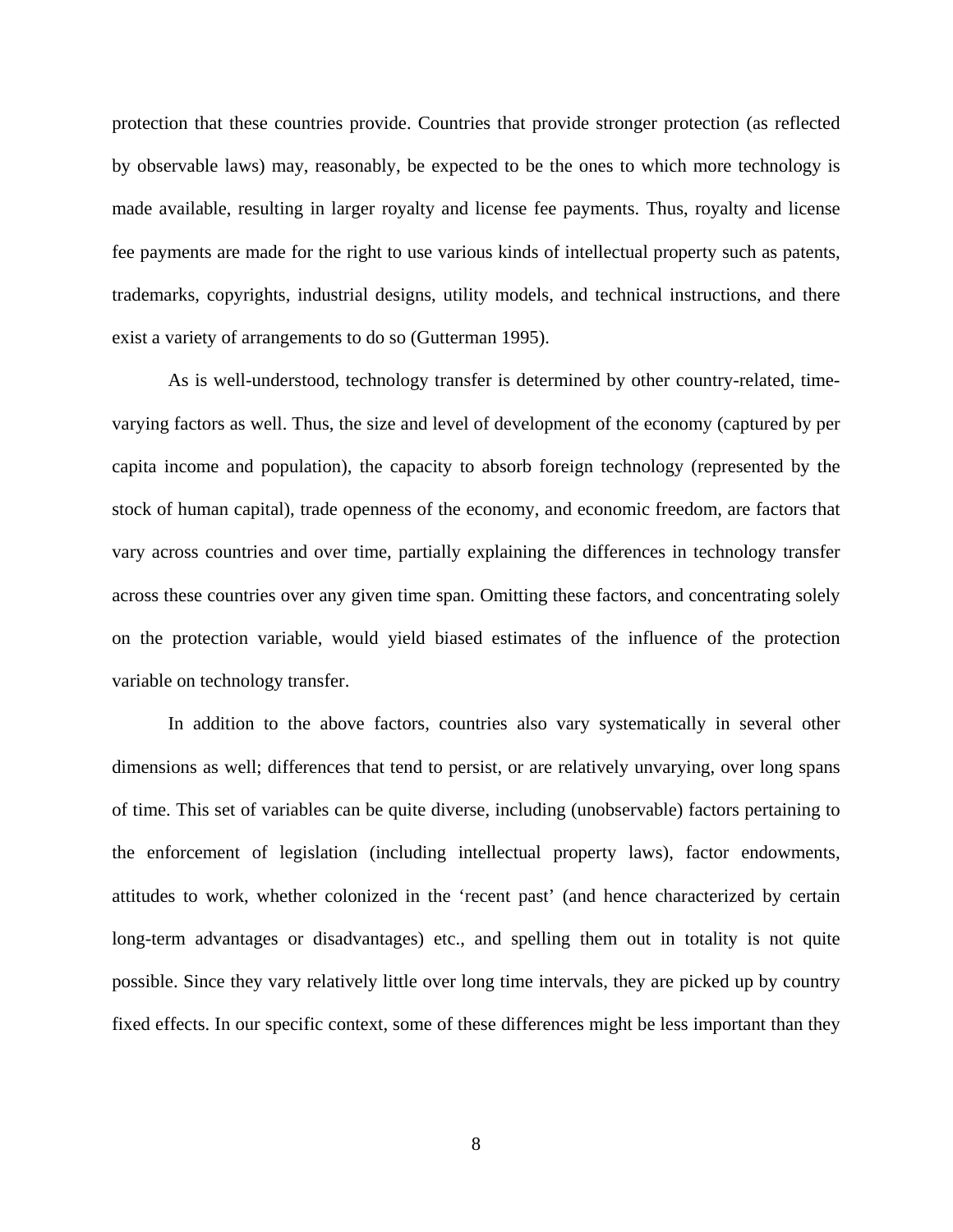might appear in theory, given that our sample pertains to developing countries only and is, hence, relatively homogeneous.

Then there are factors that are common across countries for a given time period, but change over time. The global financial and economic climate, the international financial architecture, global economic shocks etc., are factors that fall in this category. They may be presumed to impinge on different countries in similar fashion, but vary in intensity and prevalence over time for all of these countries.

In view of the diverse categories of factors relevant for the phenomenon of technology transfer, we may express the relationship of interest as follows:

$$
RLF_{it} = \beta_1 IP_{it} + \beta_2 Z1_{it} + Z2_i + Z3_t + u_{it}
$$
 (1)

where  $RLF_{\text{it}}$  refers to the (deflated) royalty and license fee payment by country *i* in year *t*,  $IP_{\text{it}}$  is the strength of intellectual property protection in country *i* in year *t*, as reflected by the pertinent observable legislation,  $Z1_{\tilde{t}t}$  represents the country-related, time varying factors,  $Z2_{\tilde{t}}$  denotes the factors specific to country *i* that do not vary with time (including enforcement efficacy of intellectual property laws),  $Z_2$  are the factors that affect all countries in question but may vary over time, and  $u_{it}$  is the random error term for country *i* in year *t*.

#### 3.2 *A Case for the Exogeneity of the IP variable*

For this estimation to be convincing requires that the index of protection variable *IP* be exogenous, which would mean that the strength of intellectual property protection provided by the sample nations should not have been motivated by technology transfer into these nations. This is presumably true of the post-TRIPs period, wherein developing countries were forced to strengthen their protection of intellectual property as per the TRIPs agreement of 1[9](#page-36-2)94.<sup>9</sup> This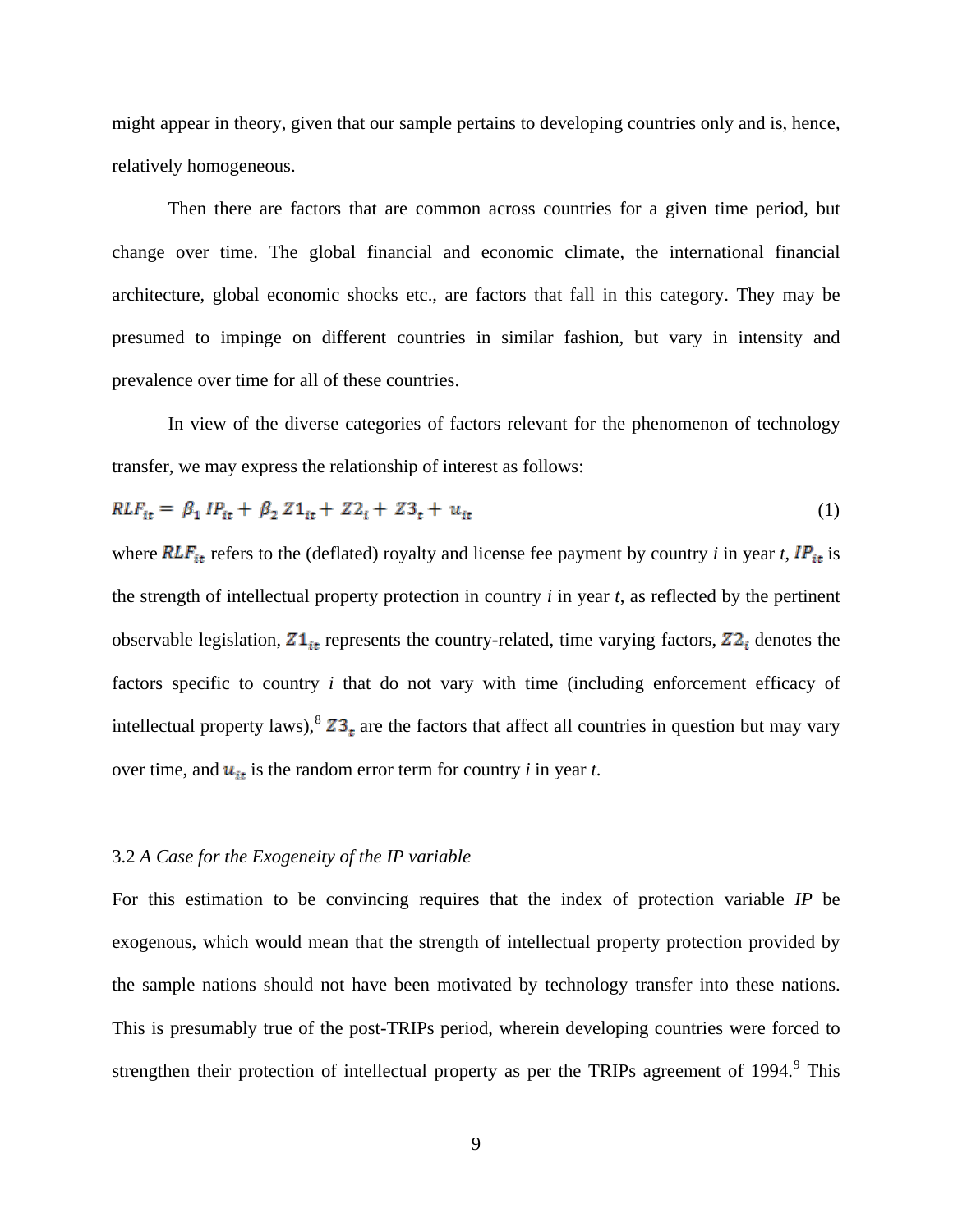strengthening of intellectual property protection was forced upon these countries by the developed nations, after prolonged negotiations ending in the World Trade Organization (WTO) agreement of 1994, of which the TRIPs agreement was a part. Thus, Drahos (2002) in his study of international intellectual property standard-setting observes that "… developing countries have comparatively little influence ...", the major cause of which "lies in the continued use of webs of coercion by the US and EU, both of which remain united on the need for strong global standards of intellectual property protection".

By all accounts, the developing countries stiffly resisted having to strengthen their protection of intellectual property, partially evidenced by the fact that the Uruguay round of trade negotiations under the GATT dragged on for some eight years; for they feared decreased access to technology inflows via imitation, and higher prices of the products using protected technology, in particular pharmaceuticals and agriculture. To break this stand-off, certain developed countries used strong economic and diplomatic pressures to make the developing countries cede their position (Deere 2009, Drahos 2002, Watal 2001). Thus, right through the 1980s and early-1990s, the United States used various provisions of its 1974 Trade Act to push its intellectual property agenda in the GATT. Section 301 of the Trade Act allowed it to withdraw trade benefits and impose duties on imports from non-complying countries. Similarly, the Generalized System of Preferences (GSP) programme was amended to introduce 'adequate intellectual property protection' as one of the criteria necessary for eligibility of GSP treatment, i.e. preferential duty-free exports to the United States. Furthermore, the 'Special 301' provisions allowed it to place on the 'Watch List' or 'Priority Watch List' (for punitive action) countries that were in the vanguard of the resistance to the US proposals on intellectual property.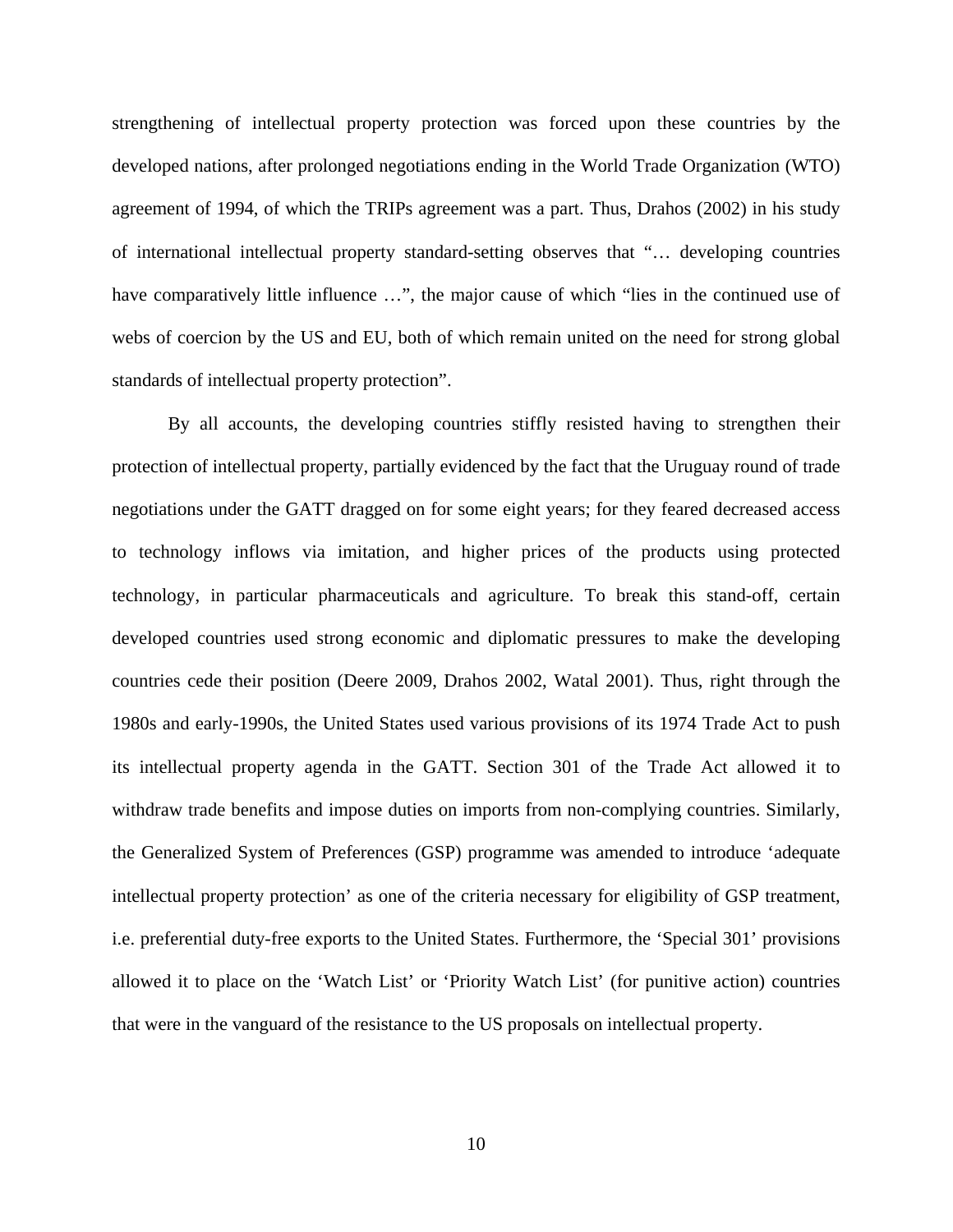Drahos (2002) notes that the European Union also enacted similar laws – for instance, the so-called Council Regulation 264/84 – which, however, were sparingly used against the developing countries, because the EU could not muster the adequate consensus. Commenting on the possibility of collapse of the GATT negotiations on intellectual property, the then United States trade representative is quoted by Drahos (2002) as saying that "… there are a number of consequences to failure. First will be an increase in bilateralism. For those of you who think bilateralism is a bad thing, a bad thing will have come about". This was nothing if not a veiled threat to the developing countries which had dug in their heels. The signing of the TRIPs agreement, and the subsequent strengthening of intellectual property rights by the developing countries was, thus, determined by exogenous pressure, and was not a result of actual or expected changes in technology inflows.

#### **4. The Data Set and Variables**

Data on royalty and license fees paid by countries were extracted from World Development Indicators (World Bank 2009), for the post-TRIPs years 1995, 2000 and 2005. Quinquennial data were used, because data on the causal variable of interest – the index of intellectual property protection – were available quinquennially (see below for details). The 'royalty and license fees payment' figures for each country were deflated by the corresponding *GDP* deflator (base year 2000), to derive the regressand. *RLF*.

The causal variable of interest, or the strength of intellectual property protection in the technology-importing developing countries, is measured by the Ginarte-Park index of patent rights, which is available only quinquennially (Ginarte and Park 1997; Park 2008). This index incorporates five important aspects of patent laws to manifest the strength of protection a nation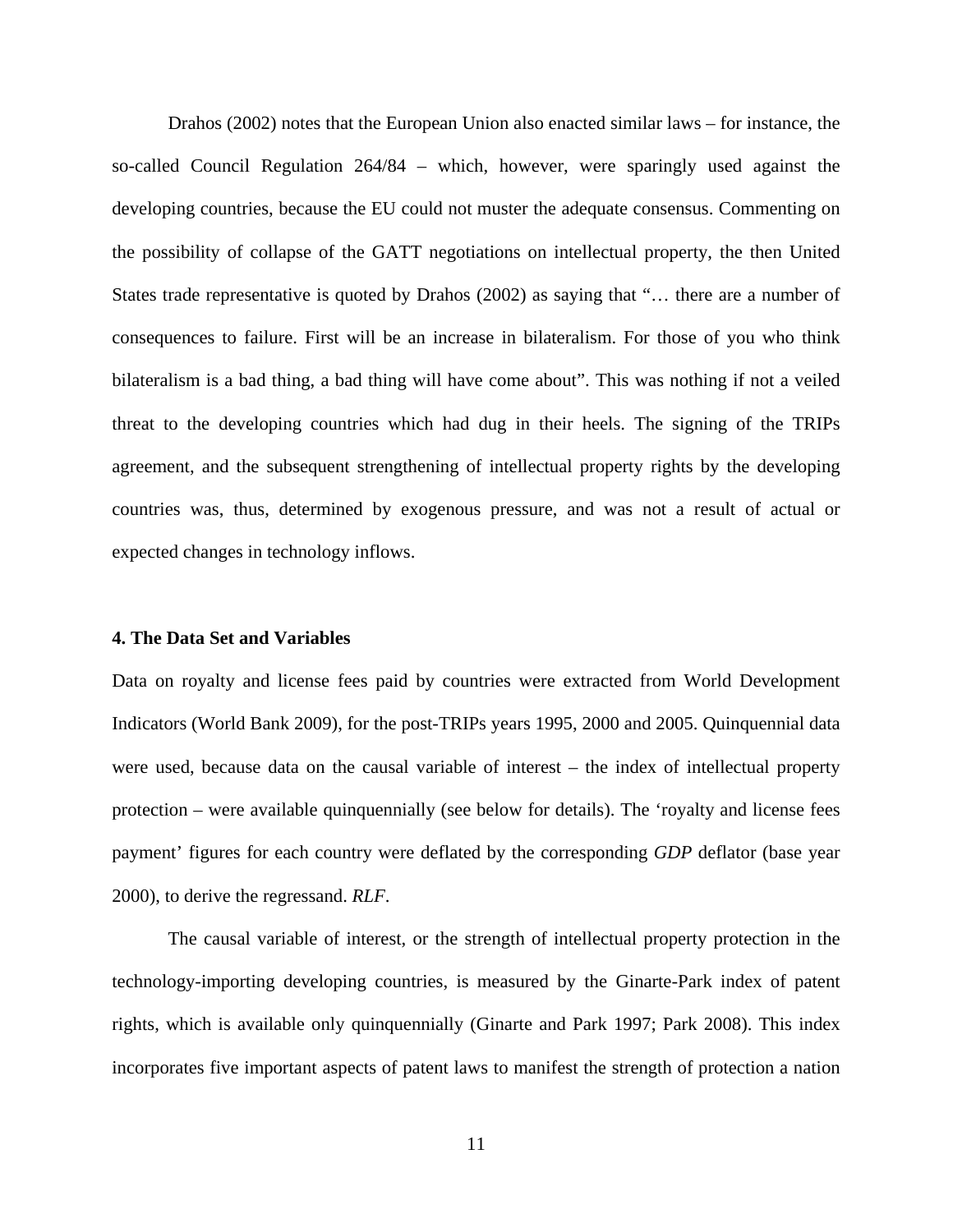provides. These criteria are the extent of coverage (or the matter that can be patented), duration of protection (or the number of years for which protection is available under the law), membership of international property rights covenants (such as the Paris convention, Berne convention and others), potential reasons for the revocation of patent rights once granted (for instance, through compulsory licensing on moral or health grounds), and enforcement mechanisms provided by law (such as preliminary injunctions, contributory infringement, and burden of proof reversal). For each of these five aspects a country receives a score ranging between 0 and 1, a larger score indicating stronger protection in that aspect. This yields five subindices – the index of coverage (*ICOV*), the index of duration (*IDUR*), the index of membership (*IMEM*), the index of potential revocation (*IREV*), and the index of enforcement (*IENF*) – which are aggregated to derive the overall index (*IP*). This overall index ranges from 0 to 5, with higher values indicating stronger patent protection.<sup>[10](#page-36-3)</sup>

Several other country-related, time varying factors are relevant in the present context, factors that we represented by vector *Z1* in the equation specified above. The market size of the economy is one such factor. Thus, the larger the economy in terms of the goods and services it produces, the larger its technology needs and the larger, ceteris paribus, its demand for technology imports. The market size of the economy was captured by a country's per capita *GDP* at constant 2000 prices (*GDPPC*), and population (*POP*). These data were taken from the World Development Indicators (World Bank 2009).

The purchase of foreign technology, whether for production purposes or as an input into the domestic innovation process, will also depend on the importing country's capacity to absorb it (Nelson and Phelps 1966); and this capacity is likely to be determined by its human capital base. Thus, countries with relatively more human capital tend to innovate more (Romer 1990),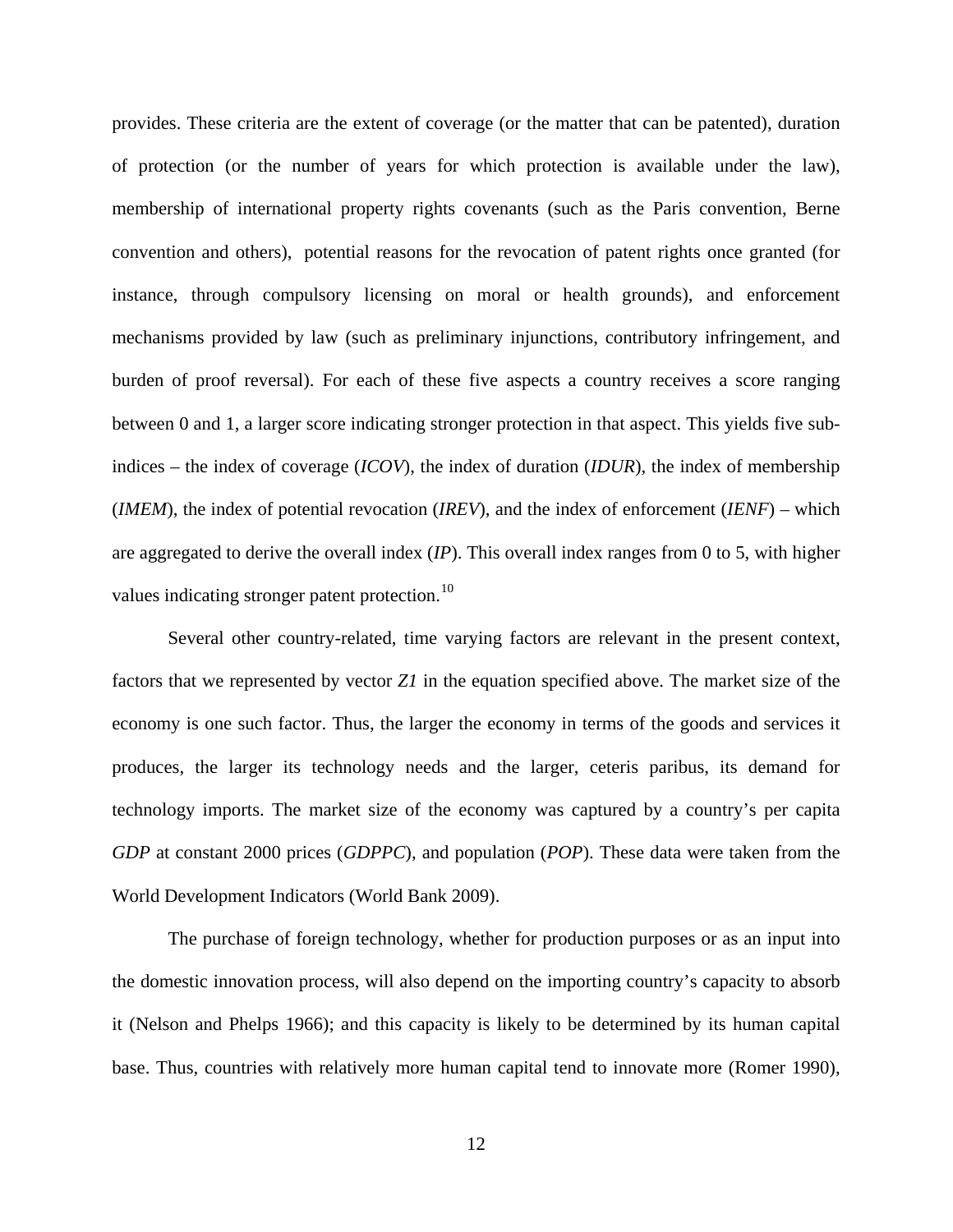requiring larger imports of complementary foreign-technology inputs. Further, given that in certain skills (e.g. communications) the returns are higher if others are also skilled, increases in human capital tend to induce higher rates of investment (Barro 1991), which might be associated with larger technology imports. Human capital (*HUMANK*) is defined as the average gross enrollment rate in secondary and tertiary education in the technology-importing developing countries, and these data were available from World Development Indicators (World Bank 2002, 2009).

How much technology is transferred across borders will also depend upon whether this is feasible or actively discouraged using various instruments. We capture this feasibility in terms of the openness of the economy to trade and investment from abroad. While none of the competing measures of openness available in the literature are entirely satisfactory, we use the 'freedom to trade' sub-index computed by Gwartney, Lawson and Norton (2008). This sub-index incorporates various aspects of trade openness such as taxes on international trade, regulatory trade barriers (including non-tariff barriers), black market exchange rates, as well as international capital market controls. We christen this sub-index the trade openness index (*TOI*), which ranges from 1 to 10, with higher values indicating freer trade.

The extent of economic freedom in a country would be another factor of relevance to the feasibility of technology imports. One would suppose that the more interventionist the government and the more controls it imposes on economic activity, the more difficult would be international transactions, including those relating to the purchase of technology. We compute the economic freedom index (*EFI*) as the average of four sub-indices constructed by Gwartney, Lawson and Norton (2008) – specifically, the magnitude of government taxes, expenditure and enterprises, the legal structure and security of property rights, the access to sound money, and the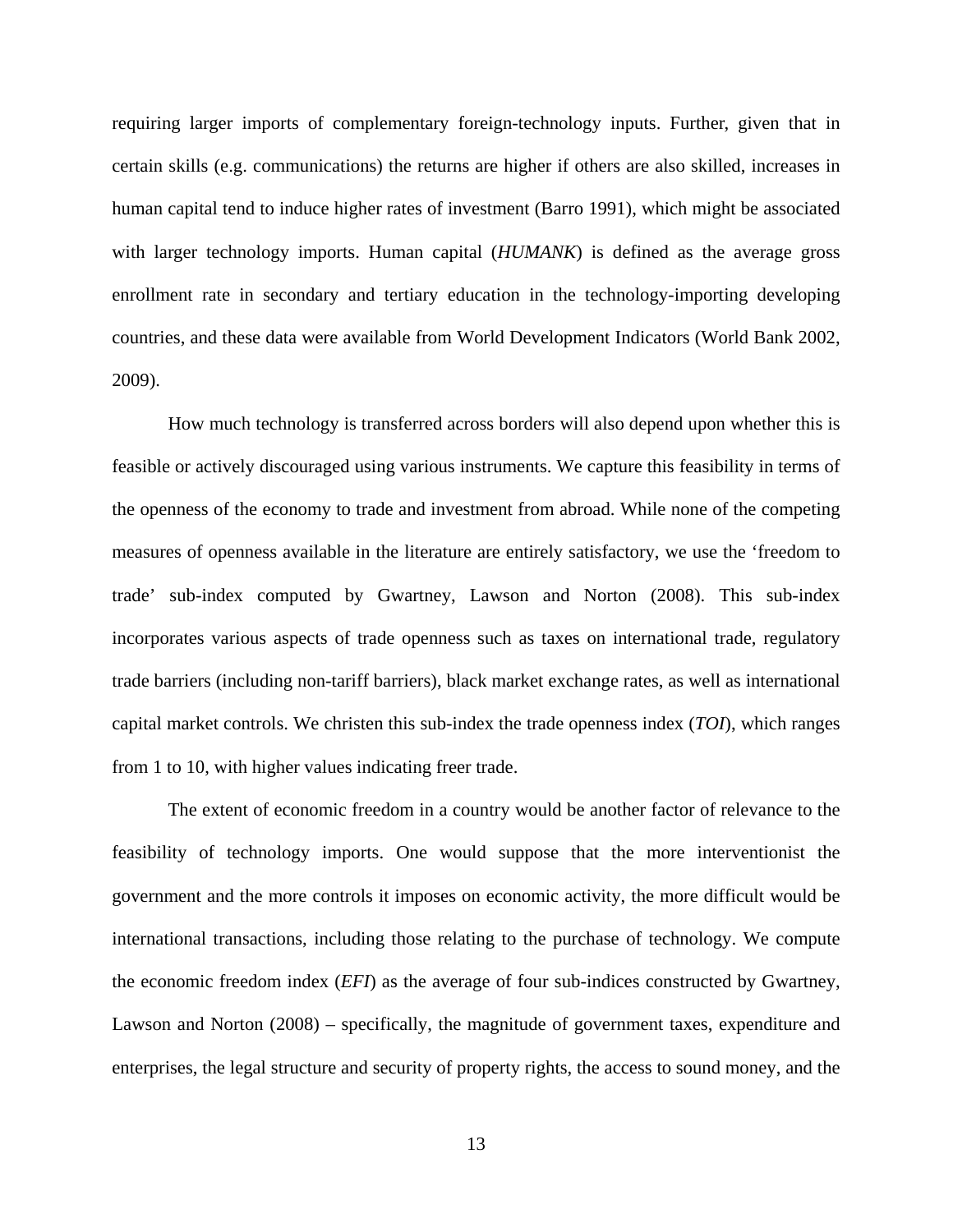regulation of credit, labour and business. Thus, we adapt the Gwartney-Lawson-Norton index of freedom by dropping their fifth sub-index 'freedom to trade', which was used to construct the trade openness variable discussed above. This re-computed index varies from 1 to 10, with higher values implying greater economic freedom.

The descriptive statistics pertaining to the regressand and regressors discussed above are presented in Table 1. The table reveals that the average index of intellectual property protection for our sample countries rose substantially by more than 33% over the period 1995-2000, and by about 11% over the subsequent quinquennial period 2000-2005. At the same time, the average royalty and license fees payments by our sample of developing countries increased by a whopping 69% during the initial five-year period and a relatively smaller 43% over the subsequent five-year period. The percentage changes in the deflated average payments are not radically different. This observation, of course, does not establish any concrete relationship between these two variables, and for that we require more formal analysis.

#### **5. Empirical Results**

The correlation between the logarithm of *RLF*, the regressand, and the logarithm of *IP*, the causal variable, is a healthy 0.53, suggesting a positive relationship between technology transfer to developing countries and the strength of intellectual property protection; and this observation is supported by the scatter plot in Figure 1. With these preliminary observations, we proceed to the estimation results, where all variables are taken in logarithms.

**5.1** *Does the level of protection explain the magnitude of technology transfer to developing countries?*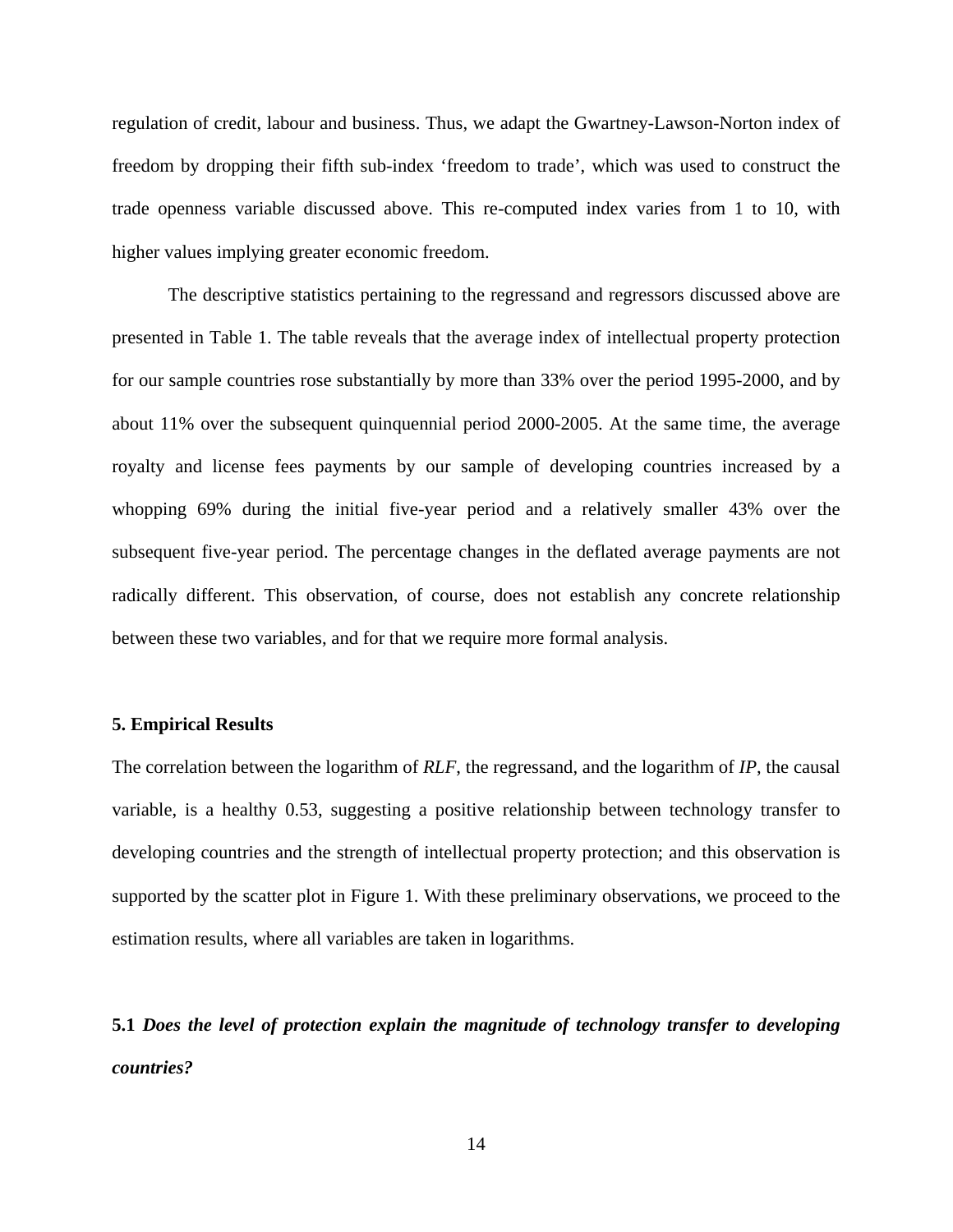In presenting the random effects regression results in Table 2, we follow the well-established procedure of starting out with the 'base model', and proceeding to the 'full model'. In all the reported regressions we find that the hypothesis that the regressand is randomly determined is strongly rejected, the associated *p*-values being 0 in all cases. The 'base model' results of column (1) show that the index of protection variable is positive and very strongly significant at the 1% level. These results, however, are likely to be subject to considerable omitted variable bias, and so we introduce the relevant control variables in the subsequent regressions. The addition of GDP per capita in the column (2) regression results in a considerable change in the coefficient of the *IP* variable. Both regressors exercise a positive and strongly significant influence on the dependent variable. Supplementing the demand side variable by population in the column (3) regression further reduces the magnitude of the coefficient of the *IP* variable. All three regressors are, however, found to exert a strongly positive effect on technology transfer. Inclusion of the human capital variable *ENROL* does not change the qualitative picture; the coefficient of the *IP* variable in column (4) remains positive and significant, although it settles around 0.9. The human capital variable is found to have a strongly positive effect on the dependent variable, as one would expect. The other variables also continue to have a positive and significant effect on the regressand. The trade openness index *TOI* included in the column (5) regression does not disturb the earlier results, and all regressors are found to be positive and strongly significant. Finally, the column (6) regression is also in line with the earlier results – the coefficient of the *IP* variable continues to be around 0.8, and all variables have a positive and strongly significant effect on the dependent variable, except the economic freedom index *EFI*, which is positive but statistically insignificant. An *F*-test reveals the joint insignificance of the year fixed effects, the associated *p*-value being 0.063, and these are therefore omitted from the 'full' regression As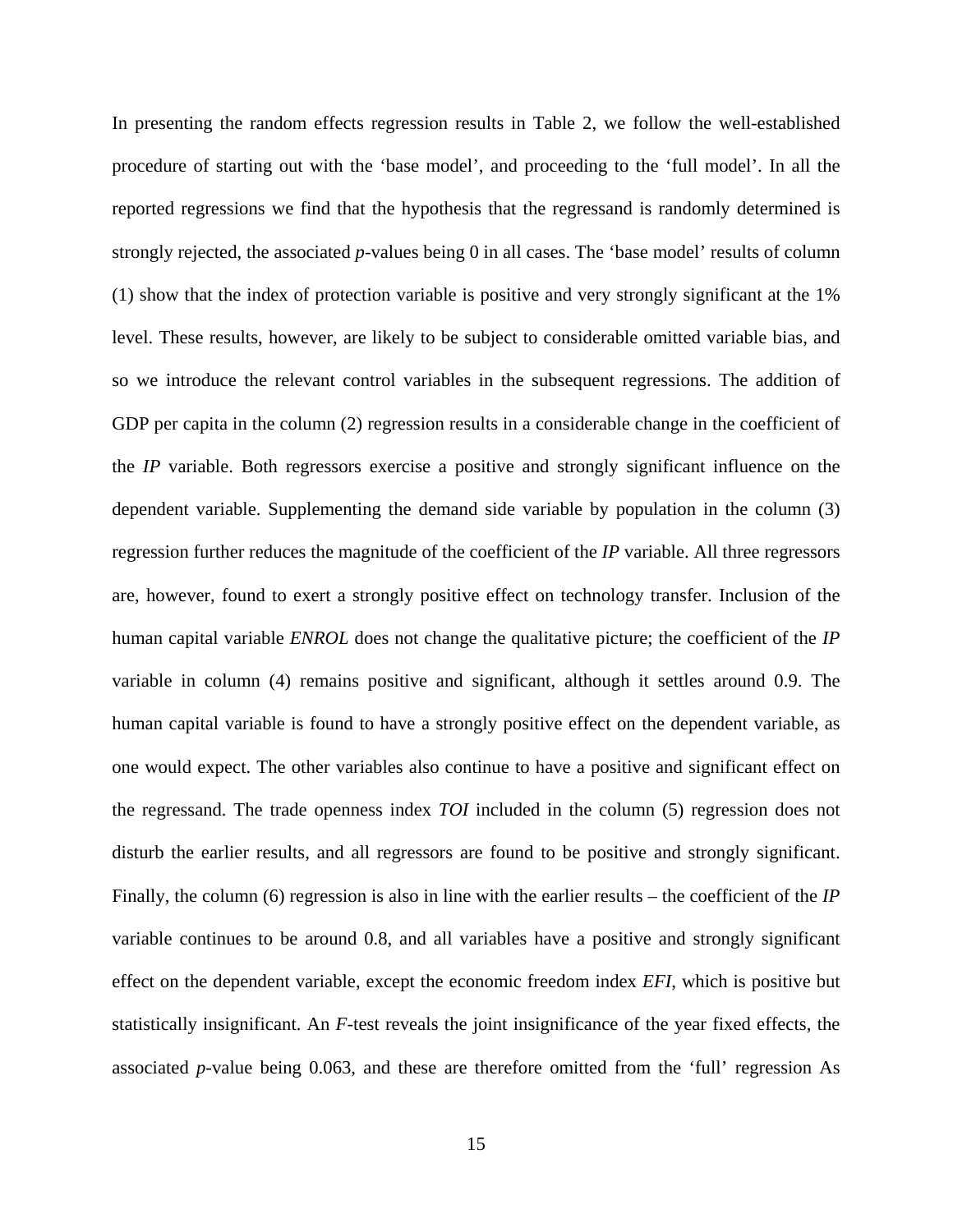indicated at the bottom of the table, all regressions allow for clustering at the cross-section or country level.

Given the panel nature of our data, where the cross-section units may differ from each other on many counts other than explicitly accounted for by the control variables, one may want to repeat the above estimations using country fixed effects. The results of this exercise are presented in Table 3. Instead of discussing the results of each of the regressions individually, it would suffice to note that the index of protection variable *IP* is strongly significant right through, with its coefficient settling around 1.3 in the 'full' model. However, the only other variable that is statistically significant, and weakly so, is the trade openness index *TOI*; despite the fact that the hypothesis that all the regressors are jointly zero is strongly rejected for all the regressions. Once again, the year fixed effects are found to be jointly insignificant (*p*-value 0.066), and are omitted from the 'full' regression. Further, a Hausman specification test comparing the 'full' fixed effects regression (column 6, Table 3) with the 'full' random effects regression (column 6, Table 2) does not reject the null hypothesis that the difference in coefficients is systematically *in*significant, the associated *p*-value being 0.643.

One is not too surprised at the insignificance of the control variables in the Table 3 regressions, for the fixed effects estimator is a 'within-estimator', and totally ignores 'betweenvariation'. In our context, with data for only three time points, the latter is in fact the major source of variation. This, by itself, could be one reason for preferring the random effects results. Further, recall that the intellectual property protection variable was computed on the basis of a small number of factors relating to patent protection and, by definition, omits various other aspects of protection that may be important. To the extent that these omitted factors vary persistently across countries, fixed effects estimation implies that they are omitted from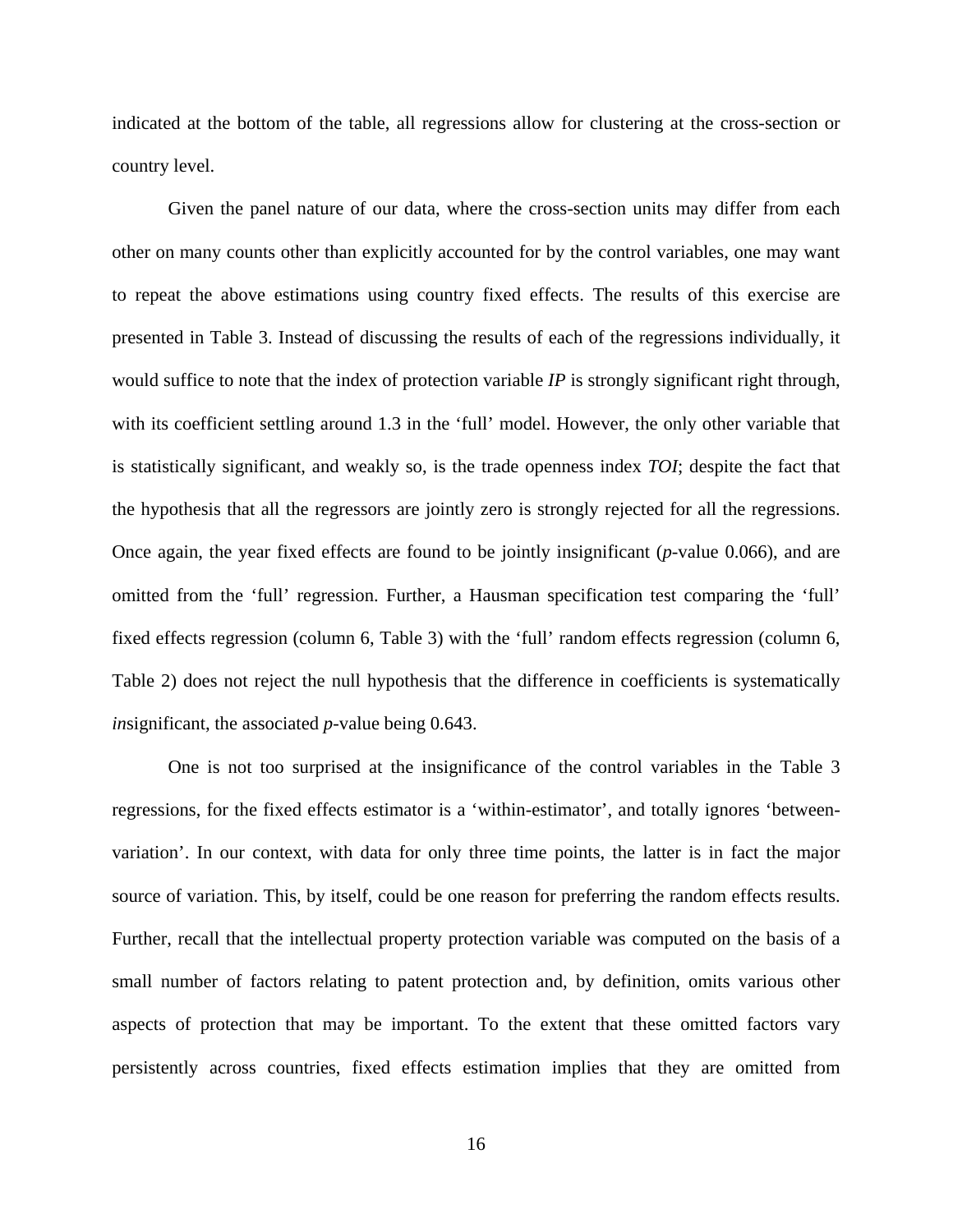estimation, thereby weakening the signal to measurement error ratio. Moreover, as noted earlier, the case for fixed effects estimation is perhaps weaker in our context, because our sample is relatively homogeneous insofar as it comprises developing countries only. In any case, however, even the fixed effects results are found to be supportive of the significance of the *IP* variable visà-vis technology transfer into developing countries; and may be seen as a robustness check of sorts of the random effects results.

#### **5.2** *Economic significance*

Although the random effects results appear relatively preferable on several grounds, we will use the coefficient estimates of the *IP* variable from both the random and fixed effects 'full' regressions [i.e. Table 2, column (6); and Table 3, column (6)], to determine the economic significance of the *IP* variable vis-à-vis technology transfer into developing countries. These coefficients were found to be about 0.8 and 1.3, respectively. This implies that a 1% change in the index of protection is likely to raise technology transfer by about 0.8% to 1.3% per period, post-TRIPs. Note that this effect (of a 1% change in the regressor leading to a certain percentage change in the regressand) is independent of the length of period, as long as both percentage changes refer to the same period. For the illustration below, therefore, we take it to hold for each year of a quinquennium. Given that the royalty and license fees paid by developing countries in 2000 (the mid-year of our sample period) was about \$8.85 billion at 2000 prices, this translates to an increase in the value of technology transfer by about \$71 million (using the random effects estimate) to about \$115 million (using the fixed effects estimate) in the year 2000. Over the post-TRIPs sample period 1995-2005, the index of protection for our sample of developing countries increased from 2.080 to 3.068, or by about 47.5%. This implies that the value of technology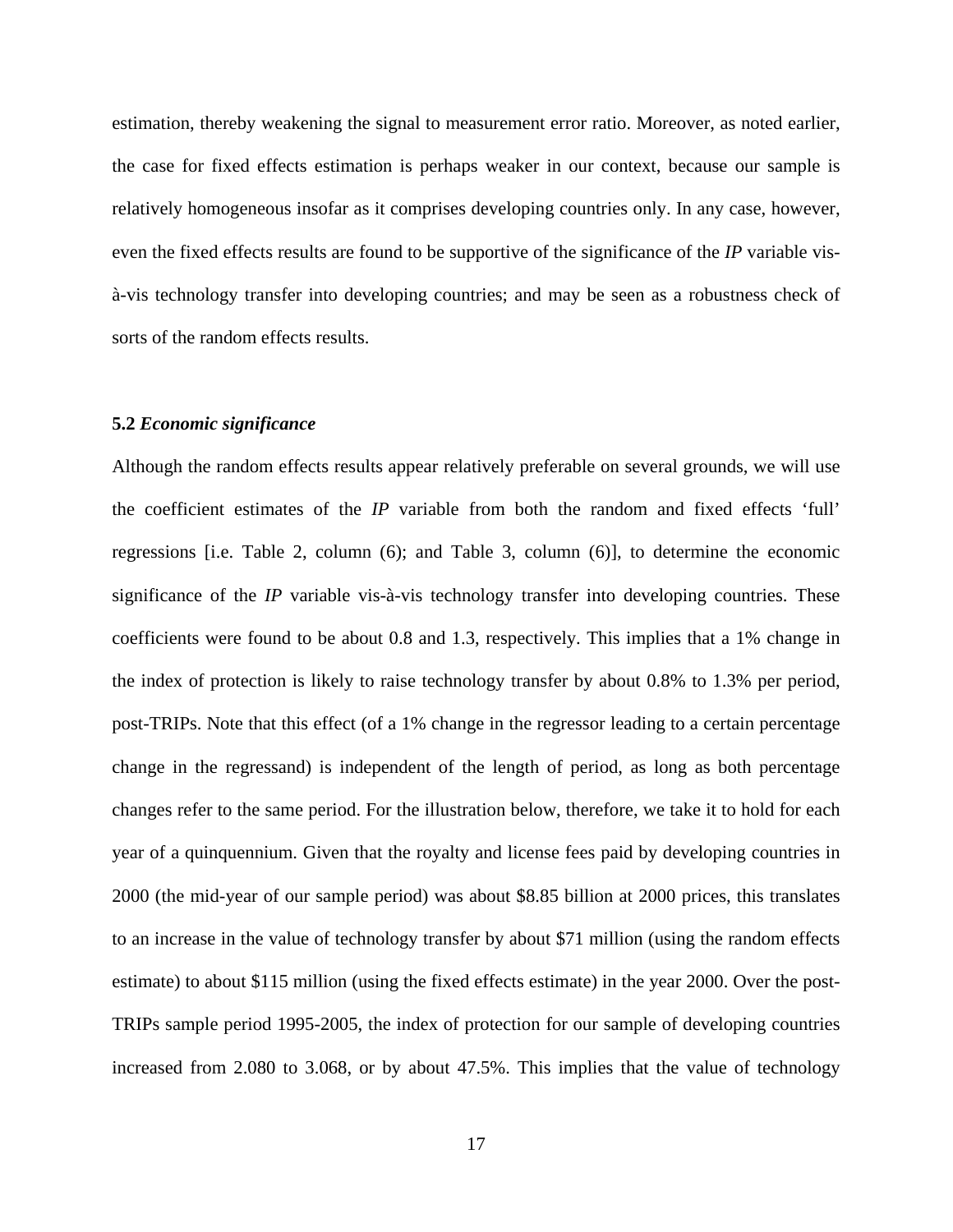transfer into developing countries on account of the strengthening of intellectual property rights was about US \$3.4 billion to US \$5.5 billion (base year 2000), in the post-TRIPs period 1995- 2005. These flows constitute about 3.5% to 5.7% of the total value of technology transfer into developing countries (i.e. as a percentage of the total royalty and license fees paid, at 2000 prices), over the sample period 1995-2005. These are rather substantial figures, and strongly support the contention that changes in the strength of protection may have a very significant effect on technology transfer into developing countries. Furthermore, the actual inflows on account of the strengthening of intellectual property protection might be even higher, considering that the dependent variable may not have completely adjusted to the change in the causal variable over the period in question, and the full adjustment may become apparent only in the years to come.

#### **5.3** *Some Robustness checks: Using alternative regressors*

In this section we discuss the results of some robustness checks conducted on the exercises reported in section 5.1 above. Columns (1) and (2) of Table 4 report the random and fixed effects estimation results, respectively, for the 'full' regressions, substituting manufacturing value added per capita (*MVAPC*) in lieu of *GDP* per capita (*GDPPC*). This may be defended on grounds that most technology transfer, particularly of the kind that requires royalty and license payments, occurs in the manufacturing sector. We find that this does not make any substantive difference to the results obtained in section 5.1 above. As before, the *IP* variable exhibits a strongly significant positive effect both in the random effects regression of column 1, as well as the fixed effects regression of column 2. Again, as for the control variables, barring the economic freedom variable *EFI* all the other regressors are strongly positive in the random effects regression of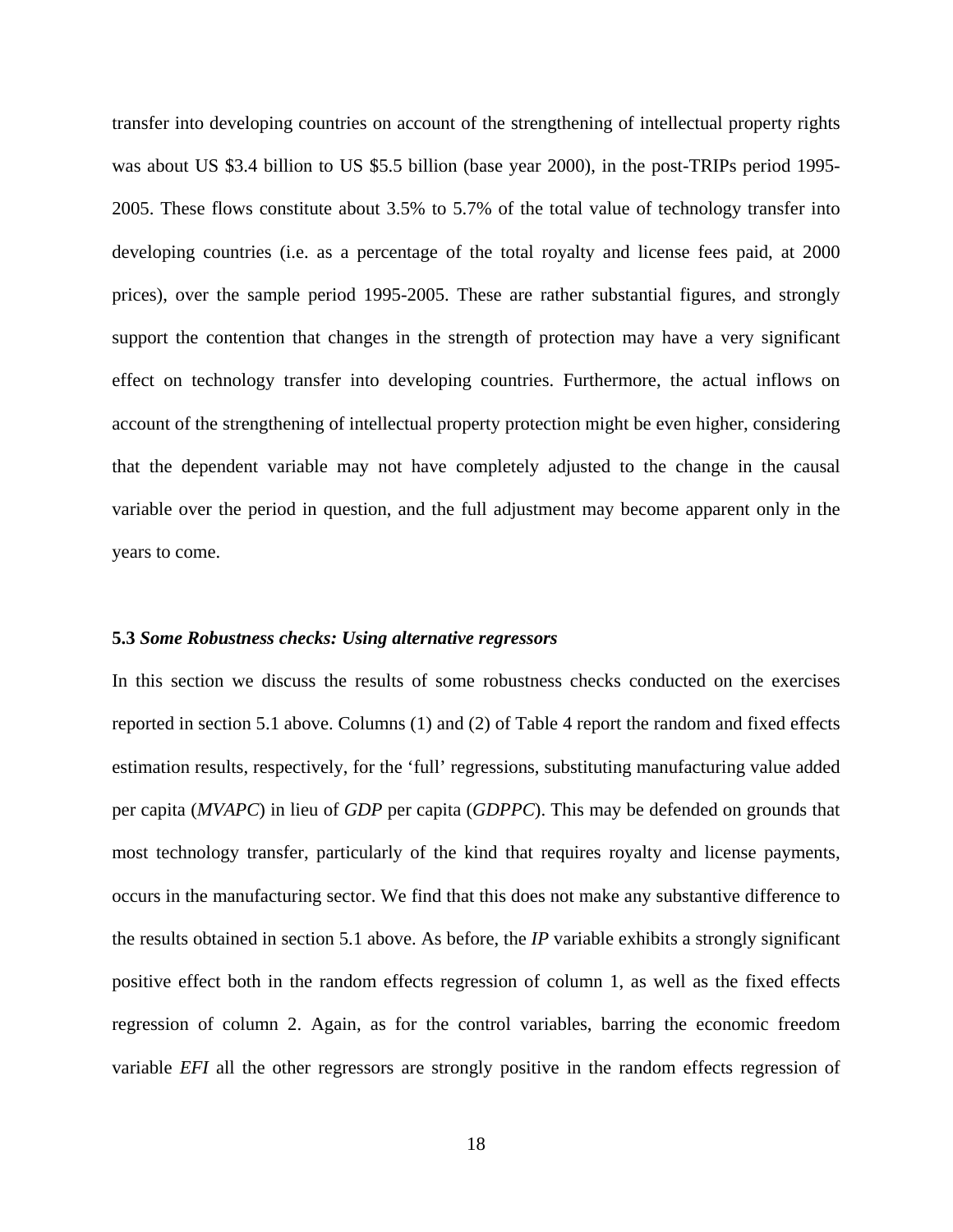column 1, whereas in the fixed effects regression of column 2 only the manufacturing value added variable *MVAPC* is weakly significant.

Columns 3 and 4 of Table 4 present the random effects and fixed effects results, respectively, of the full model, replacing the human capital variable *ENROL* by the alternative literacy variable *LIT*. The results, again, are pretty much in line with those presented in section 5.1 above. The intellectual property protection variable *IP* is positive and strongly significant in both regressions. In the random effects regression of column (3), the economic activity variables *GDPPC* and *POP*, and the trade openness variable *TOI* are all strongly positively significant as well, whereas the literacy variable exhibits only a weak positive effect on the regressand. In the fixed effects regression of column (4), of the controls only the literacy and trade openness variables are weakly positively significant.

The economic significance of the *IP* variable is also roughly the same as what we demonstrated in section 5.2 above, because the coefficient of this variable is about 0.9 to 1.0 in the random effects specifications [of columns  $(1)$  and  $(3)$ ], and about 1.2 to 1.3 in the fixed effects specifications [of columns (2) and (4)],

#### **5.4** *What Drives the Overall IP Result?: Disaggregating the IP index*

#### 5.4.1 *Considering all the protection sub-indices together*

As explained in section 4 above, the index of protection variable *IP* has been computed using five sub-indices – the index of coverage *ICOV*, the index of duration *IDUR*, the index of membership *IMEM*, the index of revocation *IREV*, and the index of enforcement *IENF*. The question of interest then is whether all five of these sub-indices are driving the results that we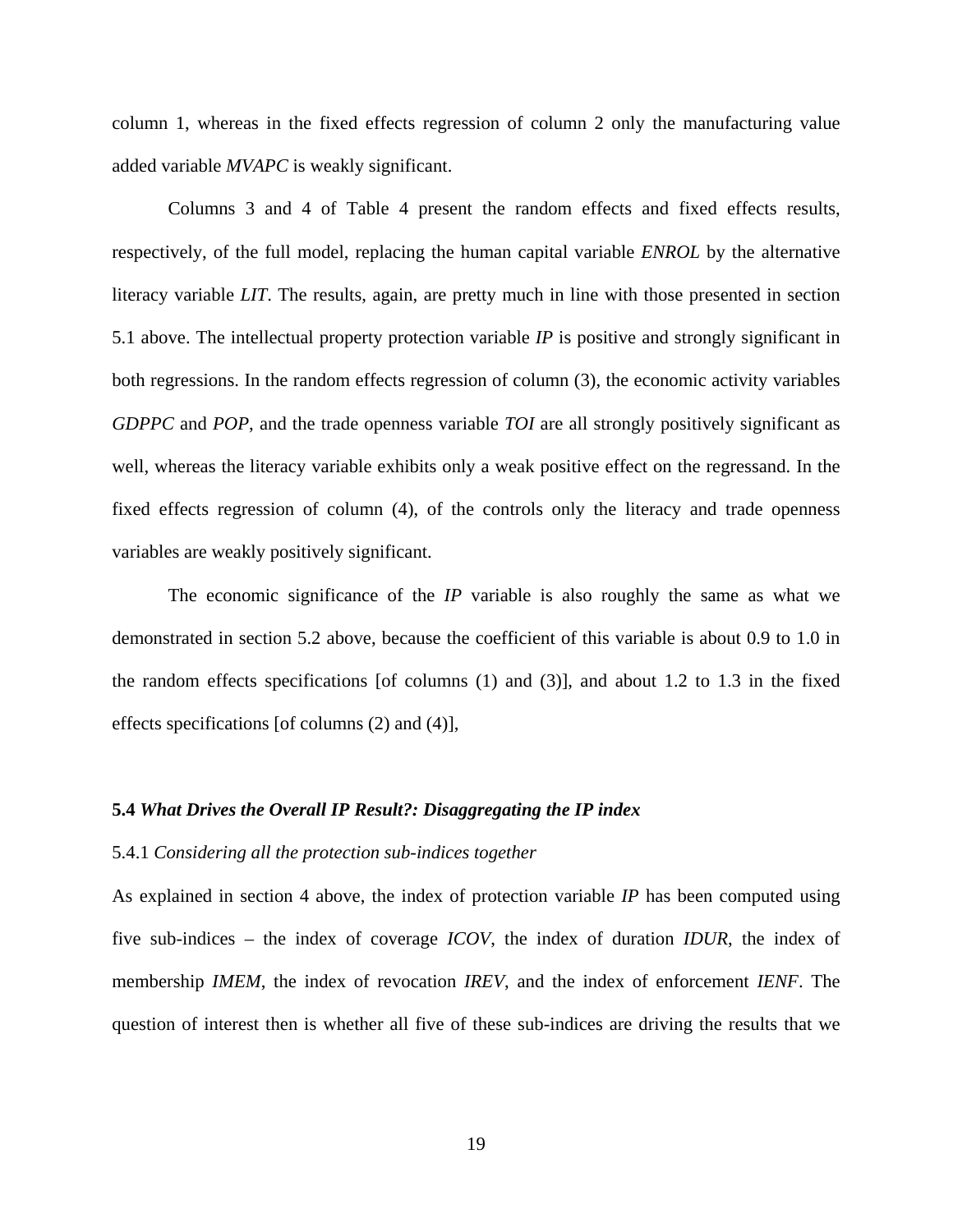found above vis-à-vis the index of protection variable *IP*, or whether only a sub-set of these indices is the motive force.

To address this issue, we first repeated the estimations using all five sub-indices underlying the protection variable, in place of variable *IP* itself, and these results are reported in Tables 5 and 6. From the random effects results reported in Table 5, we note that in the column 1 regression the index of coverage *ICOV* has a positive, strongly significant effect on the transfer of technology into developing countries. In addition, the index of enforcement *IENF* exercises a weak positive influence on the regressand, and so does the index of duration *IDUR*, albeit using a one-tail test. Of course, this regression is likely to be subject to omitted variable bias, to remedy which we add the control variables in the regressions presented in the adjoining columns. In the column 2 regression *ICOV* continues to exert a positive, though weakly significant influence on the dependent variable; and *IDUR* continues to be weakly positive using a one-tail test. The economic activity variable *GDP* per capita exhibits a very strong positive effect on technology transfer into developing countries. In the column 3 regression, *ICOV* is strongly positive, while *IDUR* is weakly positive using a one-tail test as before. Both *GDPPC* and *POP* are found to have positive and very strongly significant coefficients. The picture is unchanged in the column 4 regression, where the added regressor *ENROL* is also found to exert a strong positive effect on the *y*-variable. Adding the trade openness index in the column 5 regression does not alter the picture very much, except that *IDUR* is now no longer even weakly significant. Finally, adding the economic freedom index *EFI* in column 6 again does not alter anything much – the index of coverage *ICOV* is still strongly positive, both the economic activity variables *GDPPC* and *POP* are also positive and strongly significant, and so is the human capital variable *ENROL*, whereas the trade openness index *TOI* is only weakly positively related to the dependent variable. The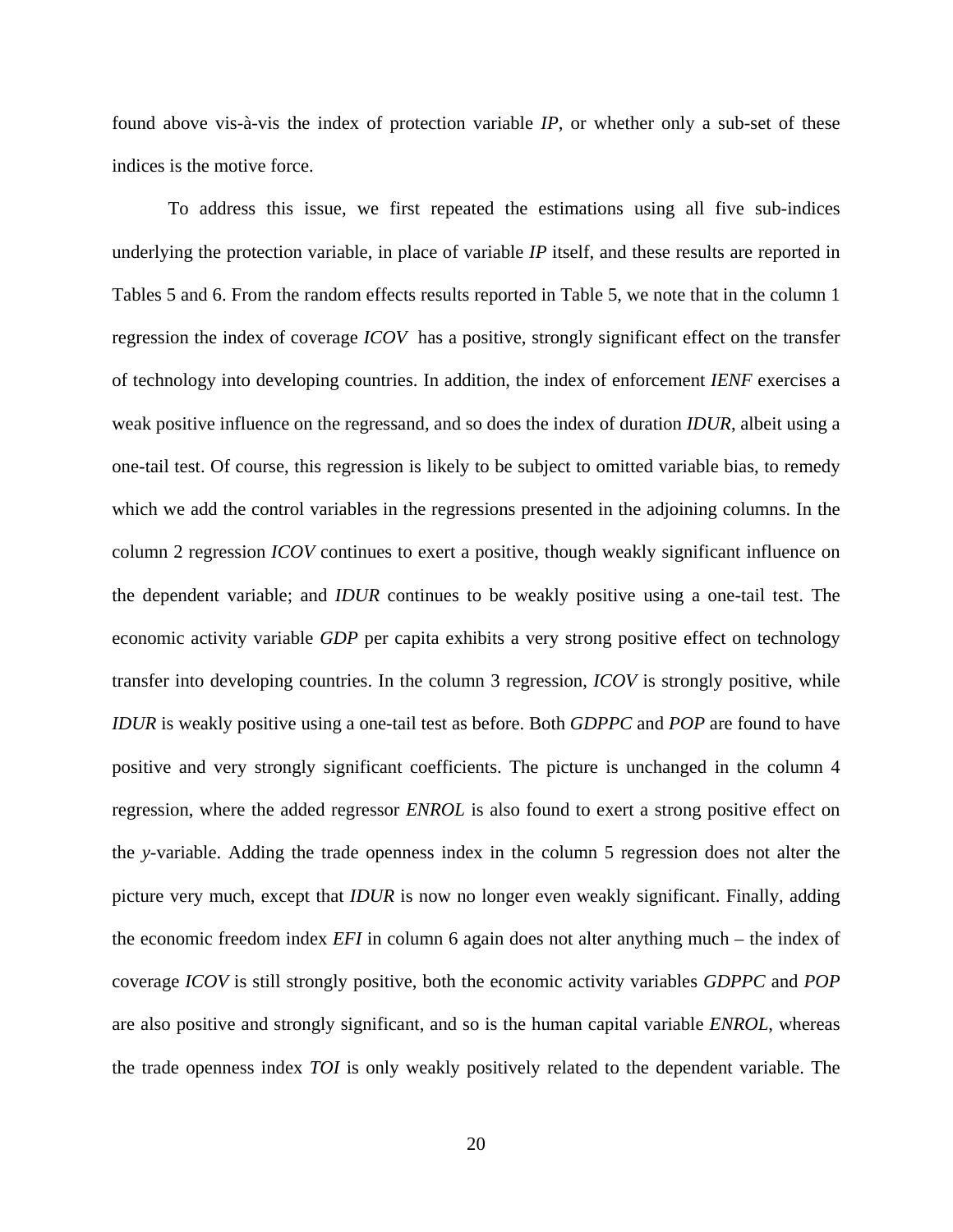year fixed effects are found to be jointly insignificant in the 'full' regression of column (6), with a *p*-value of 0.115, and are omitted from the regression. From this set of regressions, it appears that the statistical significance of the *IP* variable that we noted above is driven by the index of coverage *ICOV* for the most part, and perhaps by the index of duration *IDUR* to a small extent. This makes good sense, since in the post-TRIPs period the developing countries increased their levels of protection by expanding, for instance, the coverage of their protection laws to allow patents in the areas of pharmaceuticals and chemicals, as well as agriculture. Further, these countries also increased the duration of protection to a uniform 20 years, as per the TRIPs agreement.

Proceeding to the fixed effects results in Table 6, we note that the base regression of column (1) shows only *ICOV* to have a positive and strongly significant effect on the dependent variable, whereas *IDUR* is positive and only weakly significant using a one-tail test. The successive addition of the control variables *GDPPC*, *POP*, and *ENROL* in columns (2), (3) and (4) do not change this result. The further addition of *TOI* and *EFI* in columns (5) and (6) also produce results in line with those we found earlier – the index of coverage *ICOV* continues to be the only significant protection variable, and of the control variables, only *TOI* is weakly significant using a one-tail test. Once again, the year fixed effects in the full model are found to be statistically insignificant at the 5% level, the associated *p*-value being 0.082, and are dropped from the model estimated. Thus, the fixed effects results support the random effects results discussed in the previous paragraphs, in that the significance of the *IP* variable is driven by the index of coverage *ICOV*.

#### 5.4.2 *Considering each of the protection sub-indices individually*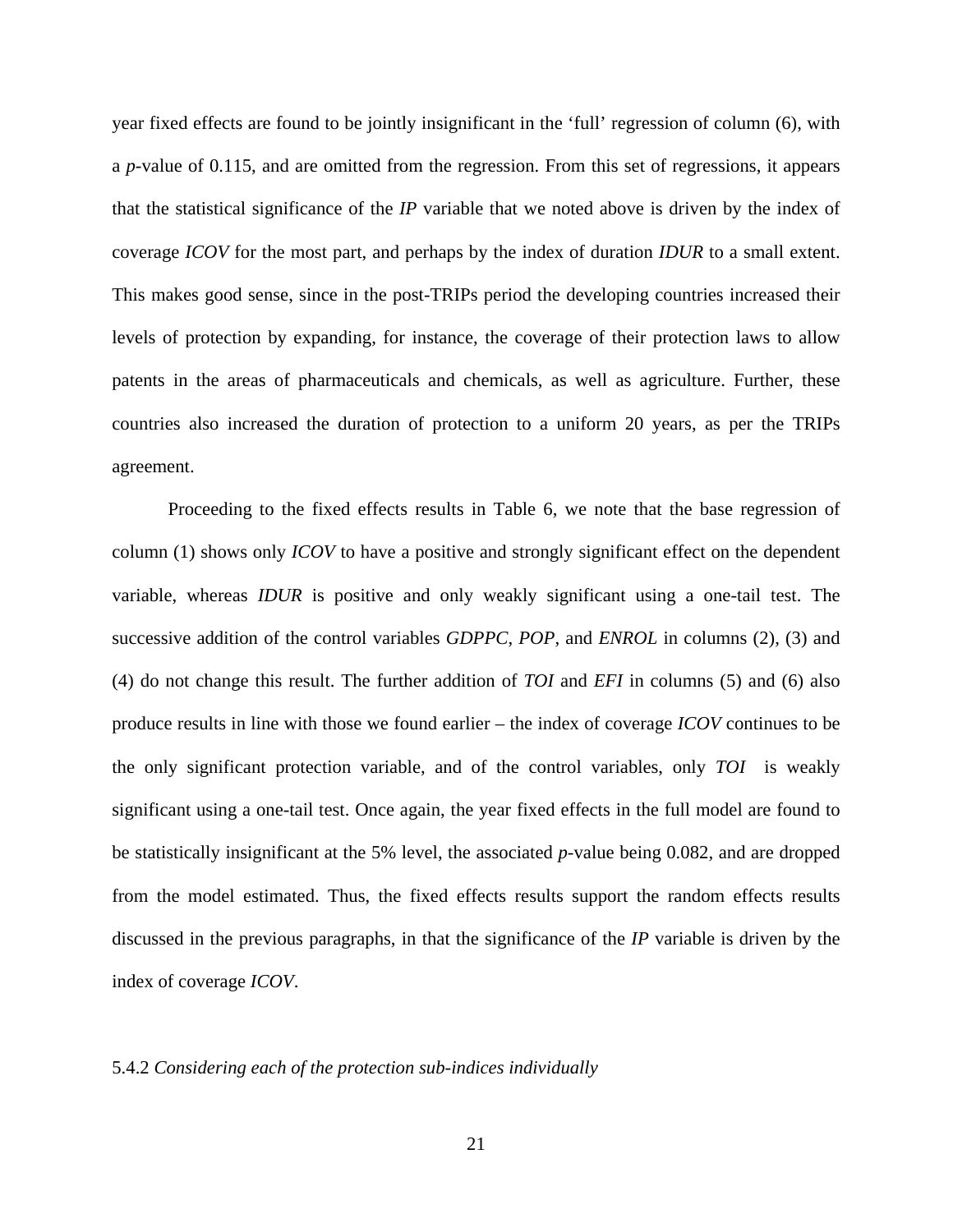We repeat the regression exercises, now including each of the protection sub-indices individually, rather than all the sub-indices together as in the previous sub-section. Thus, for example, columns (1) and (2) of Table 7 report the random effects and fixed effects results, respectively, of the 'full' model, including only the index of coverage *ICOV* in lieu of the protection variable. Similarly, columns (3) and (4) report the random and fixed effects results including only the index of duration *IDUR* in lieu of the protection variable, and so on for the remaining columns in the Table..

From columns (1) and (2), we find that *ICOV* has a positive and strongly significant relationship with royalty and license fee payments or technology transfer into developing countries in the post-TRIPs period. Further, as in the case of the random effects regressions discussed in the previous sections, most of the control variables (barring the economic freedom index *EFI*) also exhibit a strong positive relationship with the regressand. In the fixed effects regression, however, only the trade openness index *TOI* has a mild positive effect on the dependent variable, as also the population variable *POP*, albeit using a one-tail test.

The results presented in the remaining columns reveal that none of the other protection sub-indices exercise a statistically significant influence on the dependent variable in either the random effects or the fixed effects regressions, in complete consonance with the results we found above in sub-section 5.4.1, where we included all the protection sub-indices together. In other words, once again we find that the significance of the *IP* variable appears to be driven by the significance of the *ICOV* variable.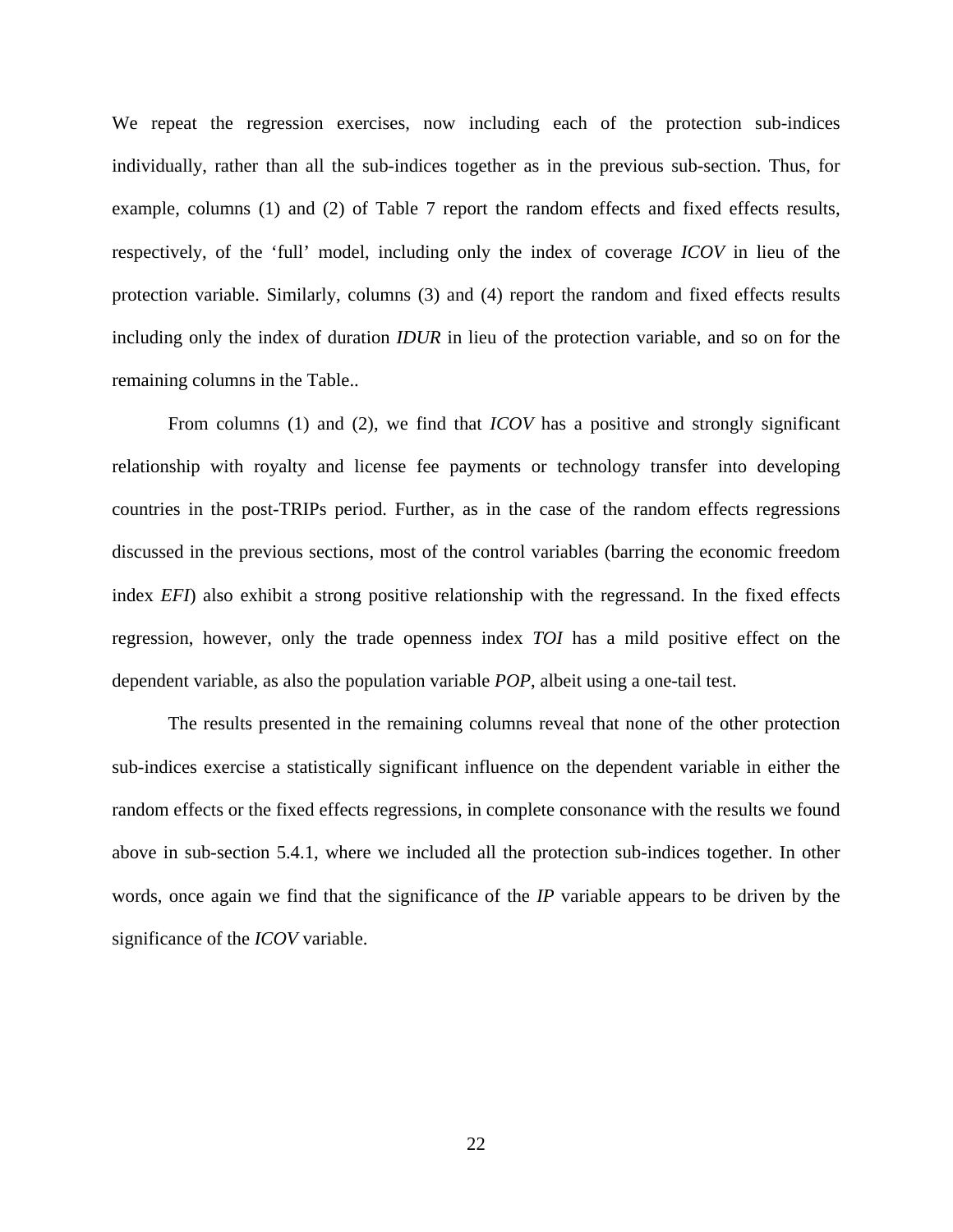#### **6. Conclusions**

The Trade Related Intellectual Property rights agreement of 1994 generated much interest in the influence that stronger protection is conjectured to have on various economic phenomena. In this paper we study the influence of stronger intellectual property protection on technology transfer into developing countries via licensing. Using panel data for the post-TRIPs period 1995-2005, we find that stronger protection is associated with increased royalty and license fee payments by developing countries, implying greater technology transfer into these countries. This result is robust to the inclusion of country fixed effects, as well as alternative specifications of the model estimated. Use of the component sub-indices constituting the protection variable in lieu of the (average) protection variable, reveals that the strong overall statistical significance of the protection variable is driven by the sub-index of coverage. This makes eminent sense in view of the substantial increase in coverage of the patentable subject matter by developing countries, subsequent to the TRIPs agreement. Other variables that one might consider with profit are the market-size/scale-of-activity variables such as per capita income and population, as well as human capital and trade openness of the technology-importing countries. The economic significance of the protection variable also appears to be substantial, with changes in this variable accounting for developing country technology inflows of about US \$3.4 billion to US \$5.5 billion (base year 2000) in the post-TRIPs sample period. These magnitudes comprise 3.5% to 5.7% of the total real value of developing country technology inflows over our sample period. Overall, our results are noteworthy.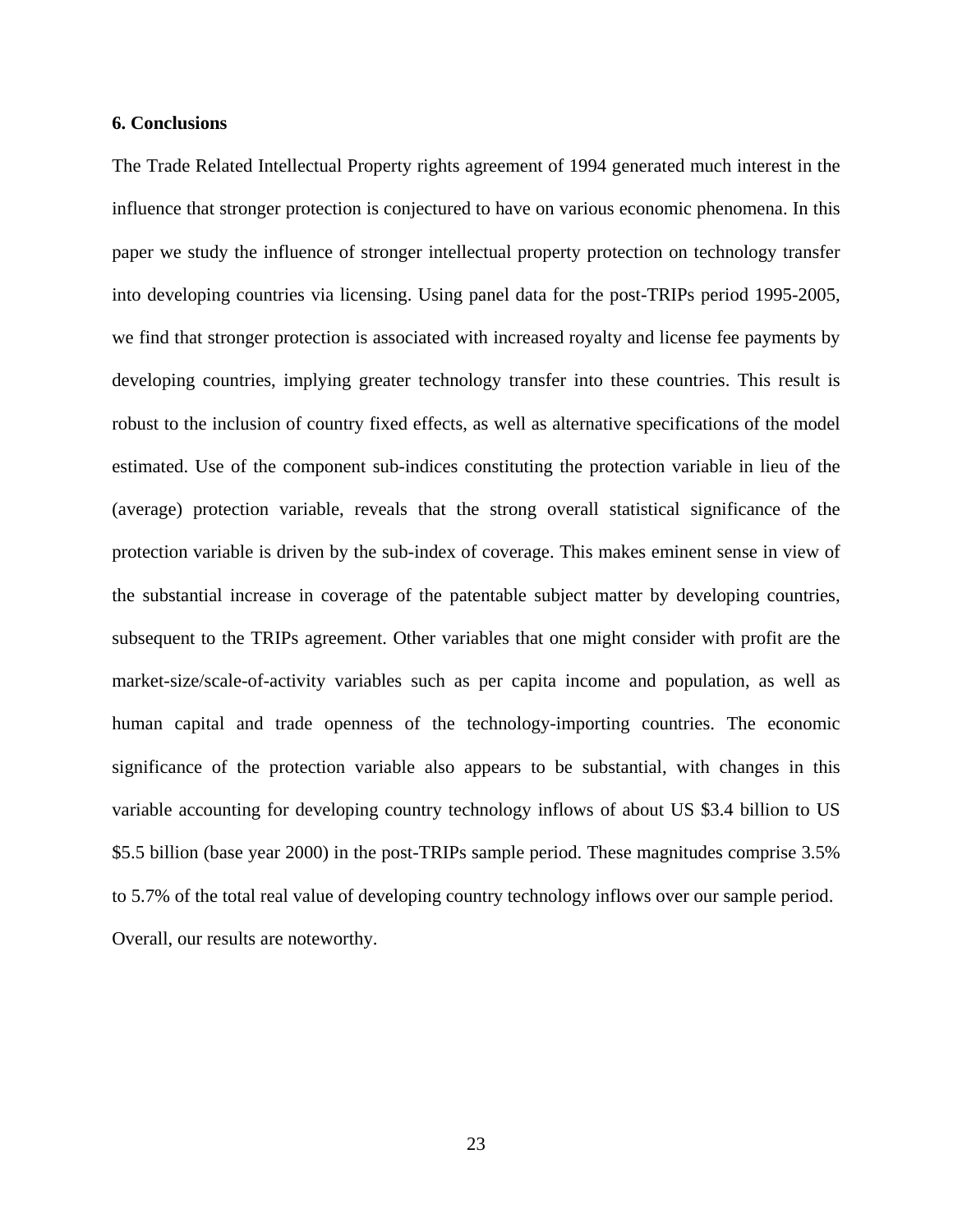#### **References**

- Anand, Bharat N. and Tarun Khanna, 2000, The structure of licensing contracts, Journal of Industrial Economics, 68(1), 103-135.
- Barro, Robert J., 1991, Economic growth in a cross section of countries, *Quarterly Journal of Economics*, 106(2), 407-443.
- Barro, Robert J. and Jong-Wha Lee, 2000, Barro-Lee Data Set: International Measures of Schooling Years and Schooling Quality, National Bureau of Economic Research, Cambridge, www.nber.org
- Branstetter, Lee G., Raymond Fisman and C. Fritz Foley, 2006, 'Do Stronger Intellectual Property Rights Increase International Technology Transfer? Empirical Evidence From U.S. Firm-Level Panel Data', Quarterly Journal of Economics, 121(1), 321-349.
- Correa, Carlos M., 2003, Can the TRIPS agreement foster technology transfer to developing countries?, Duke University manuscript.
- Deere, Carolyn, 2009, Developing country perspectives on intellectual property in the WTO: Setting the pre-TRIPs context, in Carlos Correa (ed), *Research Handbook on Intellectual Property Law and the WTO*, Edward Elgar, Oxford.
- Dinopoulos, Elias, and Paul Segerstrom, 2010, Intellectual property rights, multinational firms and economic growth, Journal of Development Economics, 92(1), 13-27.
- Drahos, Peter, 2002, *Developing Countries and International Intellectual Property Standard-Setting*, Study Paper 8, Commission on Intellectual Property Rights, c/o Department for International Development, London, UK, <www.iprcommission,org>
- Ferrantino, Michael J., 1993, The effect of intellectual property rights on international trade and investment, Weltwirtschaftliches Archiv, 129(2), 300-331.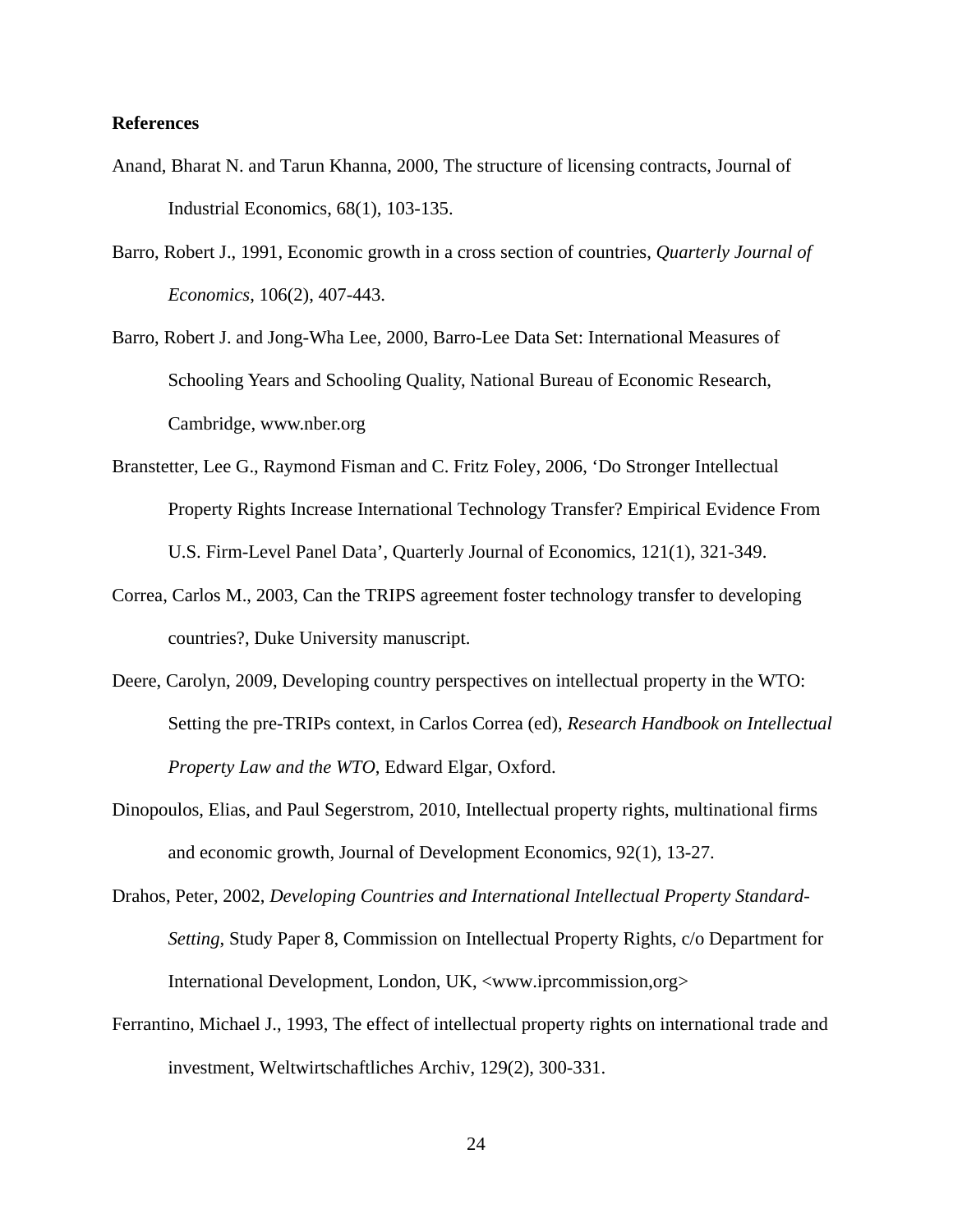- Fosfuri, Andrea, 2002, Country risk and international flows of technology: Evidence from the chemical industry, Working Paper 02-25, Departamento de Economia de la Empresa Universidad Carlos III de Madrid, Madrid.
- Ginarte, Juan C. and Walter G. Park, 1997, Determinants of Patent Rights: A Cross-National Study, Research Policy, 26(3), 283-301.
- Gutterman, Alan S., 1995, The Law of Domestic and International Strategic Alliances: A Survey for Corporate Management, Quorum Books, Westport.
- Gwartney, James D. and Robert Lawson, with Seth Norton, 2008, *Economic Freedom of the World 2008 Annual Report 2008*, Economic Freedom Network, Canada; data online at www.freetheworld.com.
- Ivus, Olena, 2010, Do stronger patent rights raise high-tech exports to the developing world?, Journal of International Economics, doi: 10.1016/j.jinteco.2009.12.002
- Lee, Jeong-Yeon and Edwin Mansfield, 1996, Intellectual Property Protection and U.S. Foreign Direct Investment, Review of Economics and Statistics, 78(2), 181-186.
- Mansfield, Edwin 1993, 'Unauthorized Use of Intellectual Property: Effects on Investment, Technology Transfer, and Innovation' in M. Wallerstein, M. Mogee, and R. Schoen (eds.) *Global Dimensions of Intellectual Property Rights in Science and Technology*, National Academy Press, Washington, D.C.
- Maskus, Keith E., 2003, Transfer of technology and technological capacity building, ICTSD-UN CTAD Dialogue, 2nd Bellagio Series on Development and Intellectual Property, 18-21 September.
- Nelson, R.R. and Edmund S. Phelps, 1966, Investment in Humans, Technological Diffusion, and Economic Growth, *American Economic Review*, 56(1/2), 59-75.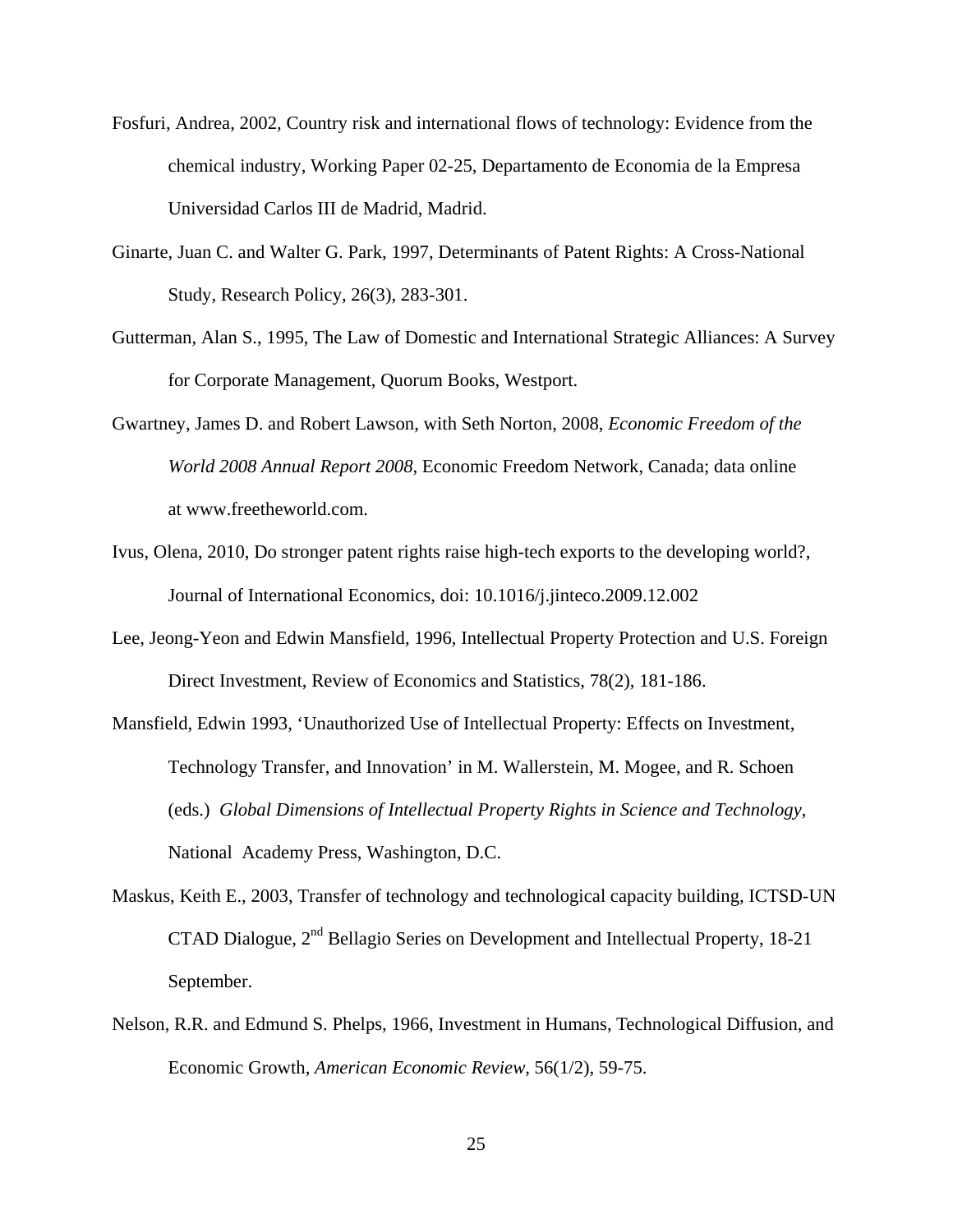- Nicholson, Michael W., 2007, The impact of industry characteristics and IPR policy on foreign direct investment, Review of World Economy, 143(1), 27-54.
- Park, Walter G., 2008, International Patent Protection: 1960-2005, Research Policy, 37(4), 761- 766.
- Park, Walter G. and Douglas Lippoldt, 2005, International licensing and the strengthening of intellectual property rights in developing countries during the 1990s, OECD Economic Studies, 40(1), 7-48.
- Romer, Paul M., 1990, Endogenous Technological Change, *Journal of Political Economy*, 98(5), pt. 2, S71-S102.
- Scherer, Frederic M., and David Ross, 1990, *Industrial Market Structure and Economic Performance*, Houghton Mifflin, Boston.
- Sinha, Uday Bhanu, 2006, Patent Enforcement, Innovation and Welfare, Journal of Economics, 88(3), 211-241.
- Smith, Pamela J., 2001, How do foreign patent rights affect U.S. exports, affiliate sales, and licenses?, Journal of International Economics, 55(2), 411-439.
- Vishwasrao, Sharmila, 1994, Intellectual property rights and the mode of technology transfer, Journal of Development Economics, 44(2), 381-402.
- Watal, Jayashree, 2001, *Intellectual Property Rights in the WTO and Developing Countries*, Oxford University Press, Delhi.

World Bank, 2009, *World Development Indicators CD-ROM*, World Bank, Washington, D.C.

- World Bank, 2002, *World Development Indicators CD-ROM*, World Bank, Washington, D.C.
- World Economic Forum, various years, *Global Competitiveness Report*, Oxford University Press, Oxford.
- Yang, Guifang and Keith E. Maskus, 2001, Intellectual property rights and licensing: An econometric investigation, Weltwirtschaftliches Archiv, 137(1), 58-79.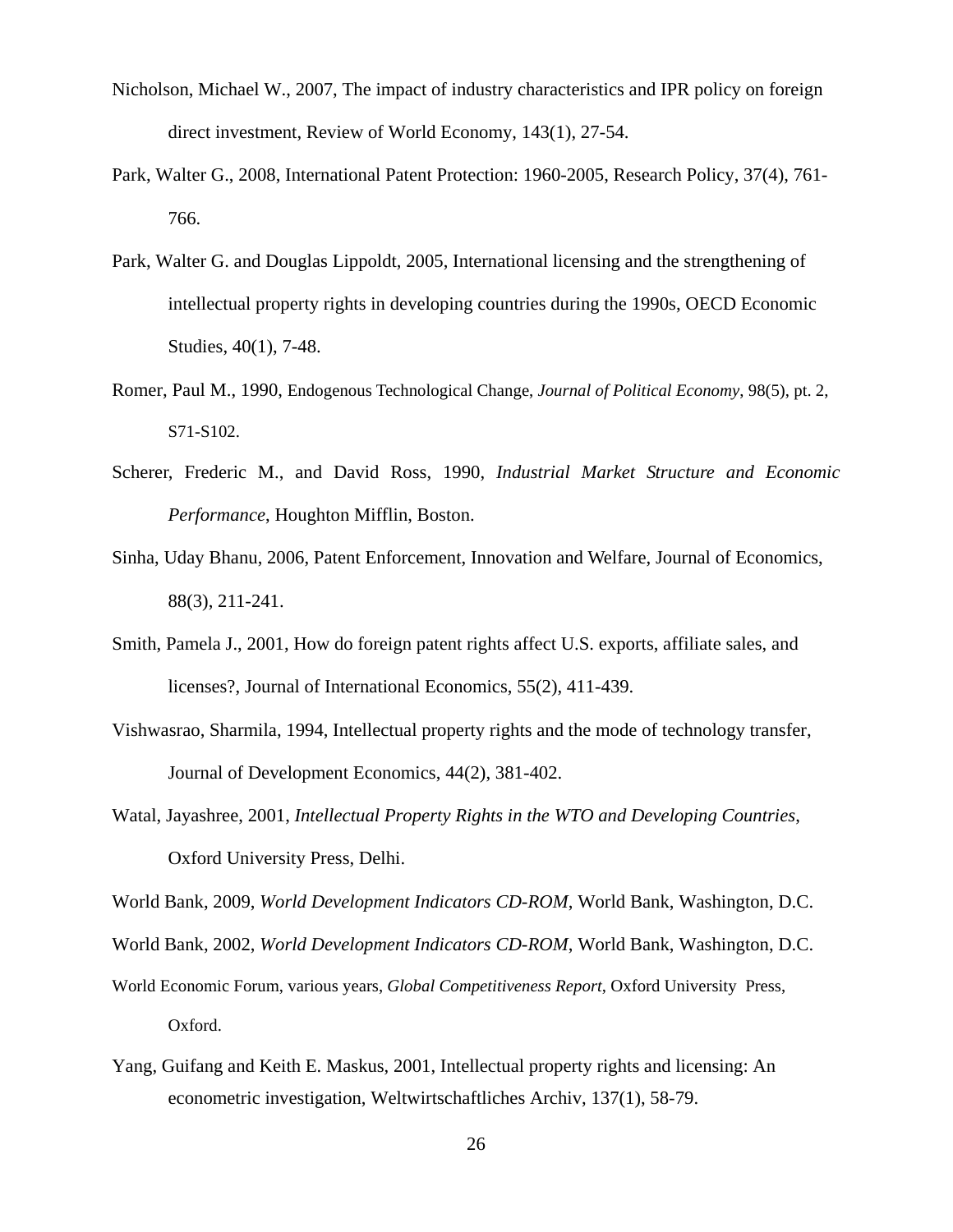Figure 1: Scatterplot of *Ln RLF* against *Ln IP*

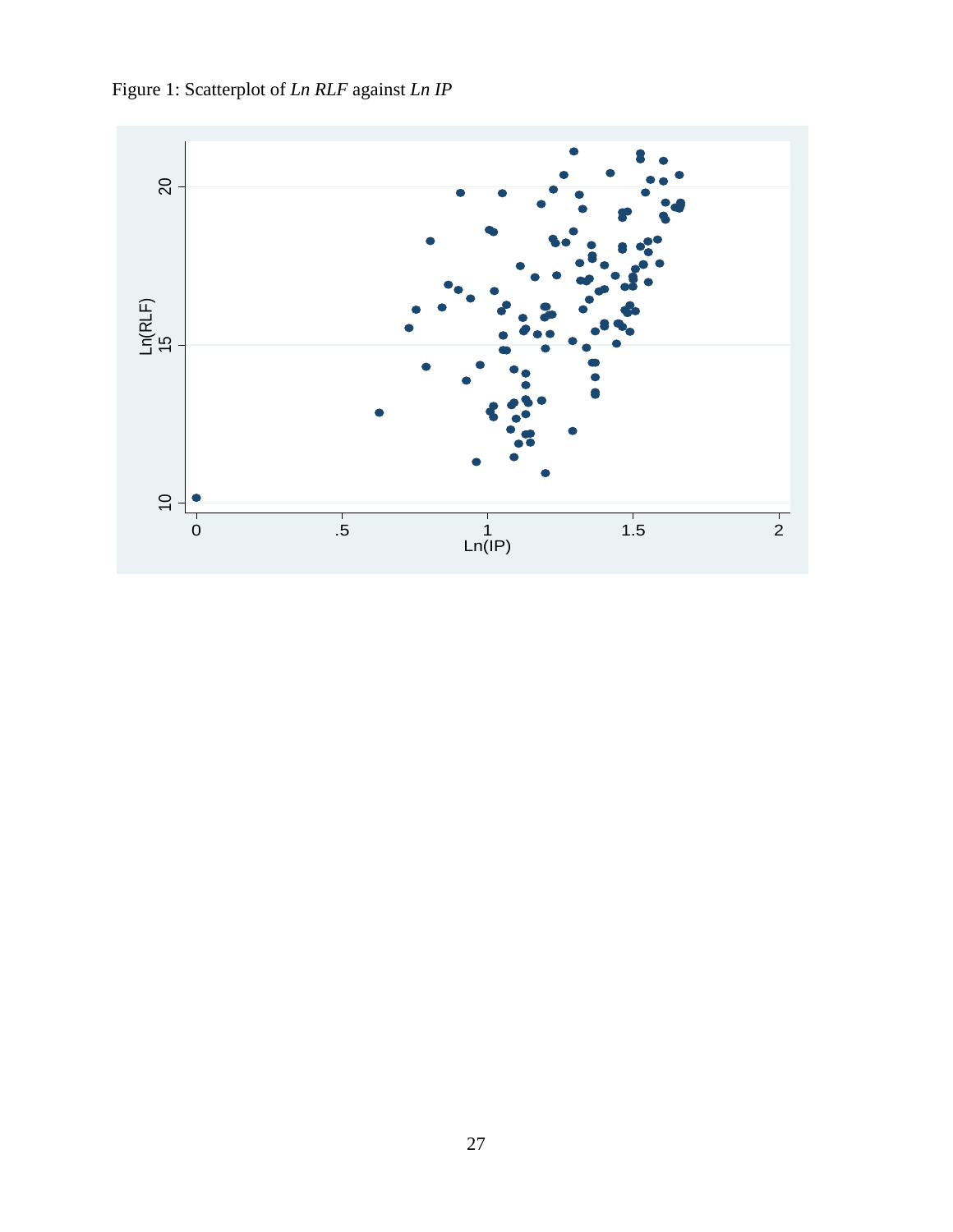|                                    |               |              |              | <b>Full Period</b> |
|------------------------------------|---------------|--------------|--------------|--------------------|
| Variable                           | 1995          | 2000         | 2005         | 1995-2005          |
| Royalties and License Fee Payments | $7.27e+07$    | $1.23e+08$   | $1.76e + 08$ | $1.24e+08$         |
|                                    | $(1.50e+0.8)$ | $(2.54e+08)$ | $(3.71e+08)$ | $(2.75e+08)$       |
| <b>Index of Protection</b>         | 2.090         | 2.787        | 3.083        | 2.653              |
|                                    | (0.702)       | (0.802)      | (0.699)      | (0.841)            |
| <b>Index of Coverage</b>           | 0.367         | 0.556        | 0.606        | 0.509              |
|                                    | (0.183)       | (0.230)      | (0.198)      | (0.228)            |
| <b>Index of Duration</b>           | 0.892         | 0.948        | 0.971        | 0.937              |
|                                    | (0.177)       | (0.096)      | (0.075)      | (0.127)            |
| Index of Membership                | 0.387         | 0.524        | 0.573        | 0.495              |
|                                    | (0.183)       | (0.187)      | (0.203)      | (0.206)            |
| <b>Index of Revocation</b>         | 0.215         | 0.322        | 0.415        | 0.317              |
|                                    | (0.290)       | (0.300)      | (0.260)      | (0.294)            |
| <b>Index of Enforcement</b>        | 0.230         | 0.437        | 0.519        | 0.395              |
|                                    | 0.308         | (0.361)      | (0.322)      | (0.351)            |
| GDP per capita                     | 1940.053      | 2119.171     | 2326.721     | 2128.648           |
|                                    | (2292.635)    | (2545.991)   | (2730.092)   | 2515.330           |
| Population                         | 48368.940     | 53194.130    | 58049.180    | 53204.090          |
|                                    | (137647)      | (150585)     | (163937)     | (150025)           |
| <b>GDP</b>                         | $6.23e+10$    | $7.41e+10$   | $8.89e+10$   | $7.51e+10$         |
|                                    | $(1.21e+11)$  | $(1.45e+11)$ | $(1.72e+11)$ | $(1.47e+11)$       |
| Enrollment                         | 28.079        | 34.814       | 40.000       | 34.298             |
|                                    | (16.581)      | (20.494)     | (21.549)     | (20.116)           |
| Literacy                           | 69.864        | 73.800       | 76.969       | 73.544             |
|                                    | (23.353)      | (21.410)     | (19.692)     | (21.574)           |
| <b>Trade Openness Index</b>        | 6.326         | 6.492        | 6.328        | 6.382              |
|                                    | (1.225)       | (1.027)      | 0.850        | (1.040)            |
| Economic Freedom Index             | 5.523         | 6.061        | 6.320        | 5.968              |
|                                    | (1.286)       | (1.180)      | (0.954)      | (1.188)            |
|                                    |               |              |              |                    |

Table 1: Descriptive Statistics for the Data Set – Means and Standard Deviations

Notes: <sup>\*</sup>Untransformed variables. Standard deviations are in parentheses below the corresponding means.

 Units of variables are: Royalty and License Fee Payments (\$), Index of Protection (index), Index of Coverage (index), Index of Duration (index), Index of Membership (index), Index of revocation (index), Index of Enforcement (index), GDP per capita (\$), Population ('000), GDP (\$), Enrollment (%), Trade Openness Index (index), Economic Freedom Index (index).

 The sample countries are: Angola, Argentina, Bangladesh, Benin, Bolivia, Botswana, Brazil, Cameroon, Chile, Colombia, Costa Rica, Cyprus, Dominican Republic, Ecuador, Egypt, El Salvador, Ethiopia, Guyana, Honduras, India, Ivory Coast, Jamaica, Kenya, Madagascar, Malawi, Mali, Mexico, Morocco, Niger, Pakistan, Panama, Paraguay, Peru, Philippines, Rwanda, Senegal, South Africa, Tanzania, Thailand, Togo, Tunisia, Turkey, Uruguay, Venezuela, Zambia.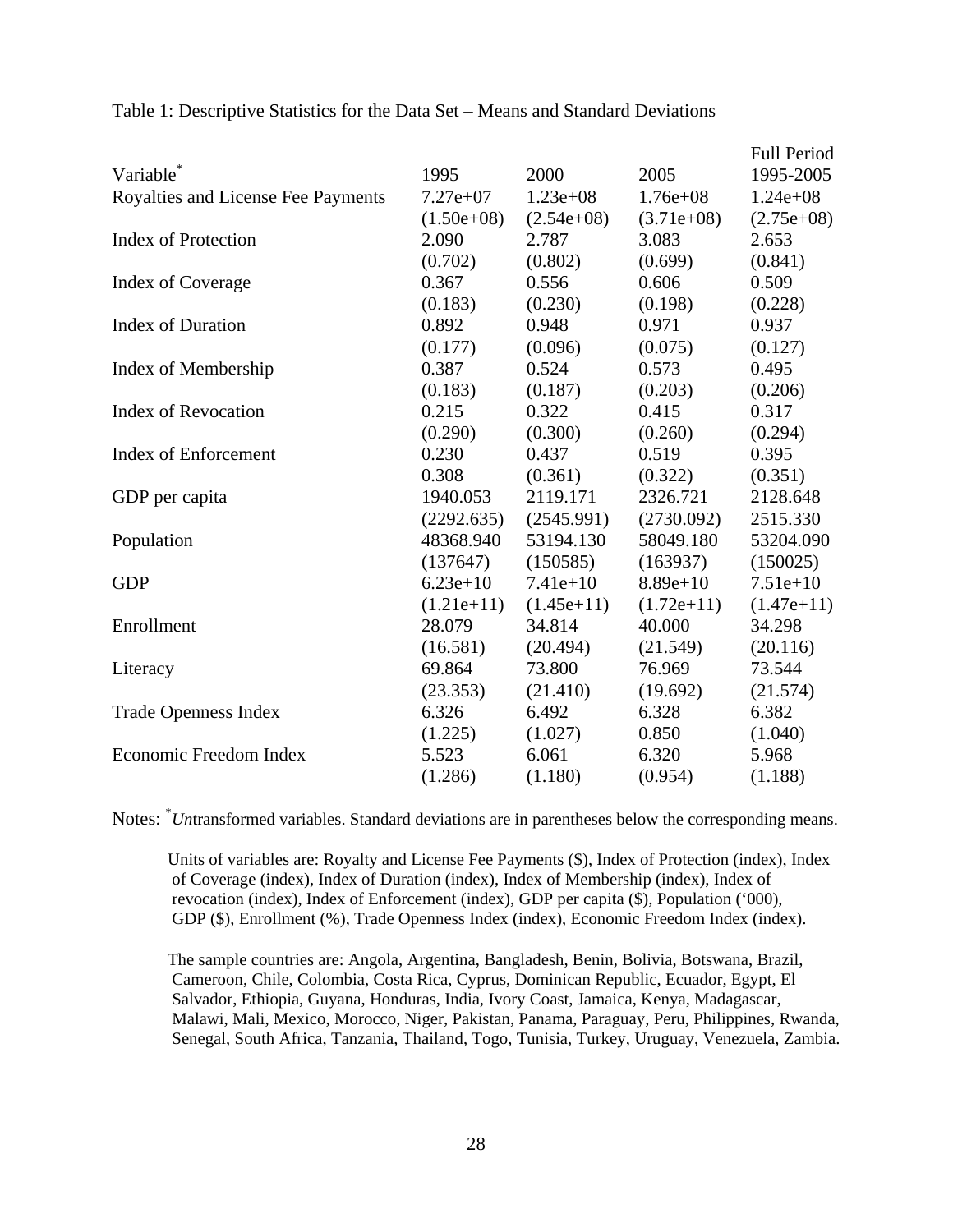| Regressor<br>Ln IP                | (1)<br>***<br>2.562<br>(0.330) | (2)<br>***<br>1.860<br>(0.339) | (3)<br>$1.345***$<br>(0.395) | (4)<br>$0.916*$<br>(0.476) | (5)<br>**<br>$0.800^{\degree}$<br>(0.381) | (6)<br>$0.782^{**}$<br>(0.393) |
|-----------------------------------|--------------------------------|--------------------------------|------------------------------|----------------------------|-------------------------------------------|--------------------------------|
| Ln GDPPC                          |                                | $1.115***$<br>(0.217)          | $1.360^{\degree}$<br>(0.137) | ***<br>0.901<br>(0.247)    | $0.802***$<br>(0.261)                     | $0.807***$<br>(0.263)          |
| Ln POP                            |                                |                                | $0.877***$                   | $0.823***$                 | $0.887***$                                | $0.888^{\ast\ast\ast}$         |
| Ln ENROL                          |                                |                                | (0.146)                      | (0.126)<br>$0.902**$       | (0.121)<br>$0.839***$                     | (0.123)<br>$0.818***$          |
| Ln TOI                            |                                |                                |                              | (0.390)                    | (0.375)<br>$2.019***$                     | (0.384)<br>$2.025***$          |
| Ln EFI                            |                                |                                |                              |                            | (0.884)                                   | (0.896)<br>0.094               |
| Intercept                         | ***<br>13.124                  | $6.206***$                     | $-3.357$ *                   | $-2.039$                   | $-5.318$                                  | (0.374)<br>$-5.464$ **         |
|                                   | (0.587)                        | (1.493)                        | (1.904)                      | (1.858)                    | (2.120)                                   | (2.349)                        |
| Country fixed effects             | No                             | N <sub>o</sub>                 | N <sub>0</sub>               | N <sub>o</sub>             | N <sub>o</sub>                            | N <sub>o</sub>                 |
| HAC standard errors               | Yes                            | Yes                            | Yes                          | Yes                        | Yes                                       | Yes                            |
| $P$ -value (all slopes 0)         | 0.000                          | 0.000                          | 0.000                        | 0.000                      | 0.000                                     | 0.000                          |
| $P$ -value (year fixed effects 0) |                                |                                |                              |                            |                                           | 0.063                          |
| Adjusted $\mathbb{R}^2$           | 0.273                          | 0.470                          | 0.715                        | 0.751                      | 0.767                                     | 0.766                          |
| $\boldsymbol{N}$                  | 135                            | 135                            | 135                          | 135                        | 135                                       | 135                            |

Table 2: The Effect of Intellectual Property Protection on Technology Transfer Random Effects Regressions: Dependent Variable – Ln RLF

Note: Standard errors are reported in parentheses below the regression coefficients HAC refers to heteroscedasticity and autocorrelation-consistent standard errors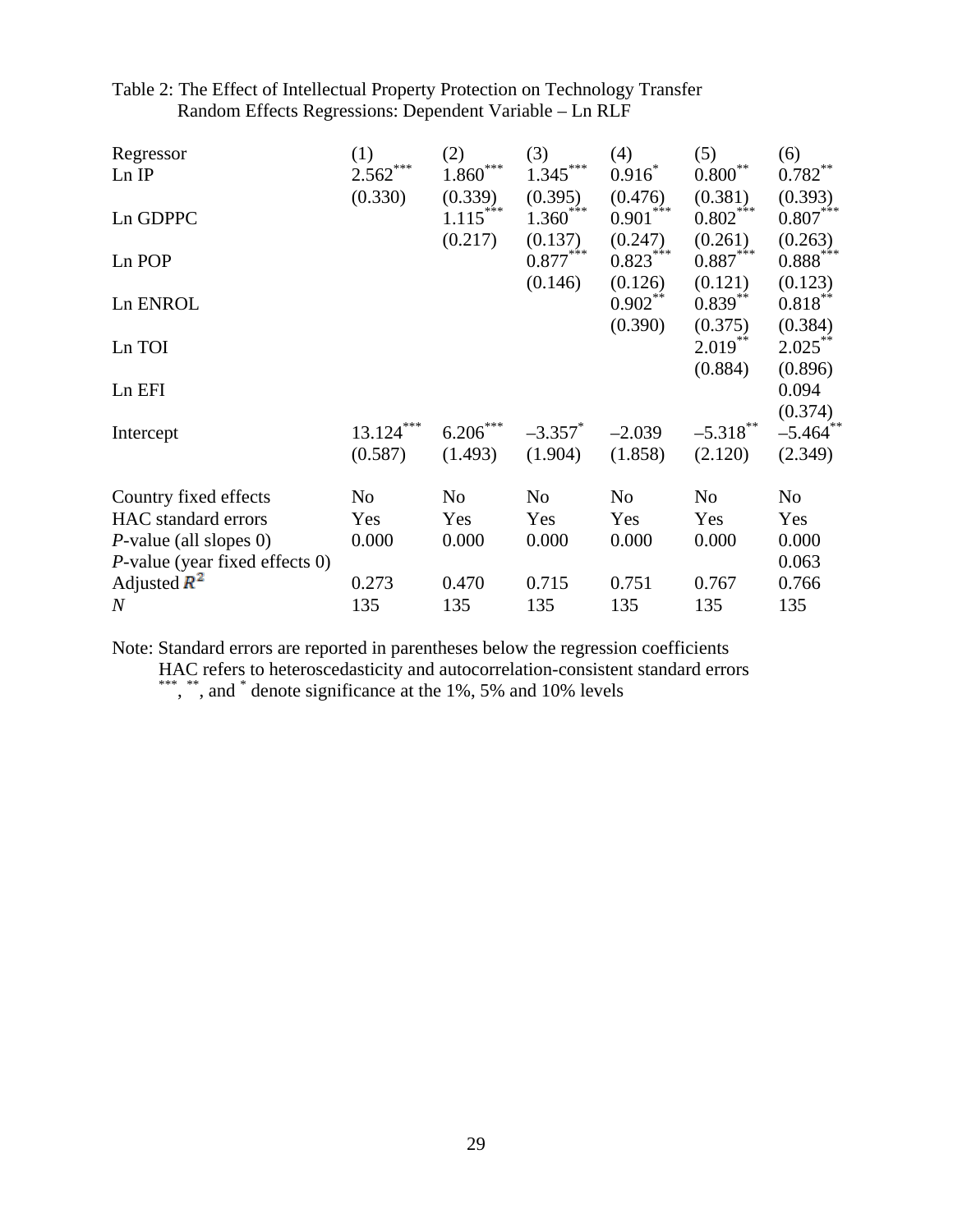| Regressor                         | (1)        | (2)                  | (3)        | (4)        | (5)        | (6)                   |
|-----------------------------------|------------|----------------------|------------|------------|------------|-----------------------|
| Ln IP                             | $2.157***$ | $*\ast\ast$<br>1.960 | $1.451***$ | $1.380***$ | $1.218***$ | $1.271$ <sup>**</sup> |
|                                   | (0.321)    | (0.365)              | (0.460)    | (0.474)    | (0.486)    | (0.497)               |
| Ln GDPPC                          |            | 0.553                | $-0.101$   | $-0.238$   | $-0.672$   | $-0.848$              |
|                                   |            | (0.643)              | (0.796)    | (0.868)    | (0.907)    | (1.067)               |
| Ln POP                            |            |                      | 1.882      | 1.464      | 1.749      | 1.640                 |
|                                   |            |                      | (1.245)    | (1.215)    | (1.368)    | (1.330)               |
| Ln ENROL                          |            |                      |            | 0.376      | 0.447      | 0.384                 |
|                                   |            |                      |            | (0.565)    | (0.597)    | (0.617)               |
| Ln TOI                            |            |                      |            |            | $1.908^*$  | $1.896^*$             |
|                                   |            |                      |            |            | (1.121)    | (1.102)               |
| Ln EFI                            |            |                      |            |            |            | 0.426                 |
|                                   |            |                      |            |            |            | (0.756)               |
| Intercept                         | 13.637     | $10.014***$          | $-2.996$   | 0.874      | $-2.385$   | $-0.751$              |
|                                   | (0.406)    | (4.312)              | (9.799)    | (10.514)   | (11.884)   | (11.897)              |
| Country fixed effects             | Yes        | Yes                  | Yes        | Yes        | Yes        | Yes                   |
| HAC standard errors               | Yes        | Yes                  | Yes        | Yes        | Yes        | Yes                   |
| $P$ -value (all slopes 0)         | 0.000      | 0.000                | 0.000      | 0.000      | 0.000      | 0.000                 |
| $P$ -value (year fixed effects 0) |            |                      |            |            |            | 0.066                 |
| Adjusted $\mathbb{R}^2$           | 0.273      | 0.466                | 0.168      | 0.205      | 0.120      | 0.064                 |
| $\boldsymbol{N}$                  | 135        | 135                  | 135        | 135        | 135        | 135                   |

## Table 3: The Effect of Intellectual Property Protection on Technology Transfer Fixed Effects Regressions: Dependent Variable – Ln RLF

Note: Standard errors are reported in parentheses below the regression coefficients

HAC refers to heteroscedasticity and autocorrelation-consistent standard errors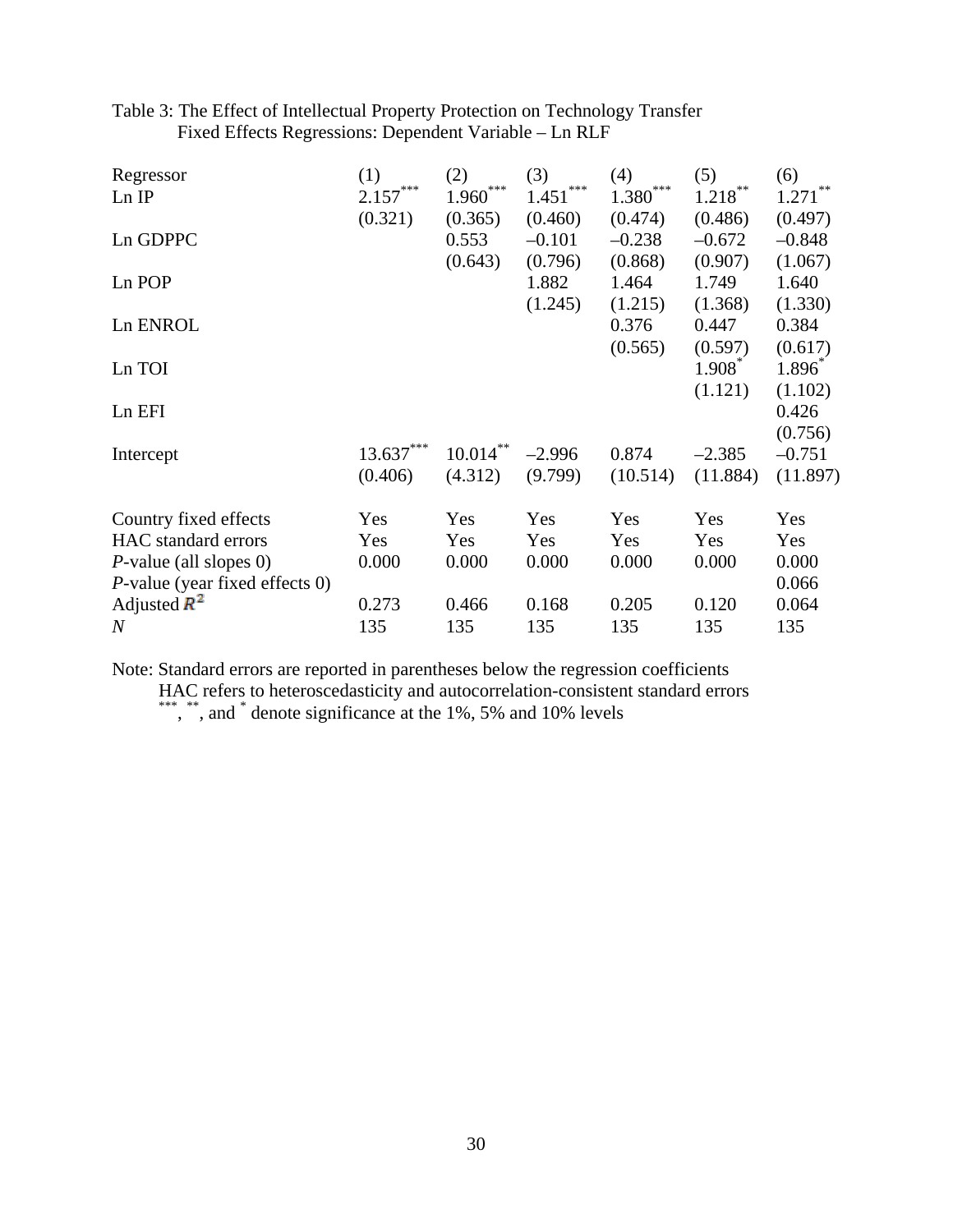| Regressor                 | (1a)                   | (1b)                   | (2a)                 | (2b)          |
|---------------------------|------------------------|------------------------|----------------------|---------------|
|                           | Random effects         | Fixed effects          | Random effects       | Fixed effects |
| Ln IP                     | $1.017***$             | $1.181\overset{**}{ }$ | $0.943***$           | $1.342***$    |
|                           | (0.412)                | (0.538)                | (0.357)              | (0.463)       |
| Ln MVAPC                  | $0.678***$             | $1.009^*$              |                      |               |
|                           | (0.213)                | (0.514)                |                      |               |
| Ln GDPPC                  |                        |                        | $1.053***$           | $-0.720$      |
|                           |                        |                        | (0.216)              | (1.096)       |
| Ln POP                    | $0.734***$             | 1.158                  | $0.936***$           | 1.147         |
|                           | (0.134)                | (1.187)                | (0.127)              | (1.423)       |
| Ln ENROL                  | $0.824***$             | 0.260                  |                      |               |
|                           | (0.366)                | (0.570)                |                      |               |
| Ln LIT                    |                        |                        | $0.851$ <sup>*</sup> | 1.425         |
|                           |                        |                        | (0.479)              | (0.808)       |
| Ln TOI                    | $1.785^*$              | 1.441                  | $1.924***$           | $1.731*$      |
|                           | (0.942)                | (1.152)                | (0.854)              | (1.052)       |
| Ln EFI                    | $-0.117$               | $-0.045$               | 0.358                | 0.412         |
|                           | (0.453)                | (0.825)                | (0.468)              | (0.797)       |
| Intercept                 | $-5.819$ <sup>**</sup> | $-11.719$              | $-9.097***$          | $-1.415$      |
|                           | (2.393)                | (10.463)               | (2.114)              | (11.496)      |
| Country fixed effects     | No                     | Yes                    | No                   | Yes           |
| HAC standard errors       | Yes                    | Yes                    | Yes                  | Yes           |
| $P$ -value (all slopes 0) | 0.000                  | 0.000                  | 0.000                | 0.000         |
| Adjusted $\mathbb{R}^2$   | 0.753                  | 0.536                  | 0.742                | 0.115         |
| $\boldsymbol{N}$          | 135                    | 135                    | 135                  | 135           |

Table 4: The Effect of Intellectual Property Protection on Technology Transfer Some Robustness Checks: Dependent Variable – Ln RLF

Note: Standard errors are reported in parentheses below the regression coefficients HAC refers to heteroscedasticity and autocorrelation-consistent standard errors \*\*\*, \*\*, and  $*$  denote significance at the 1%, 5% and 10% levels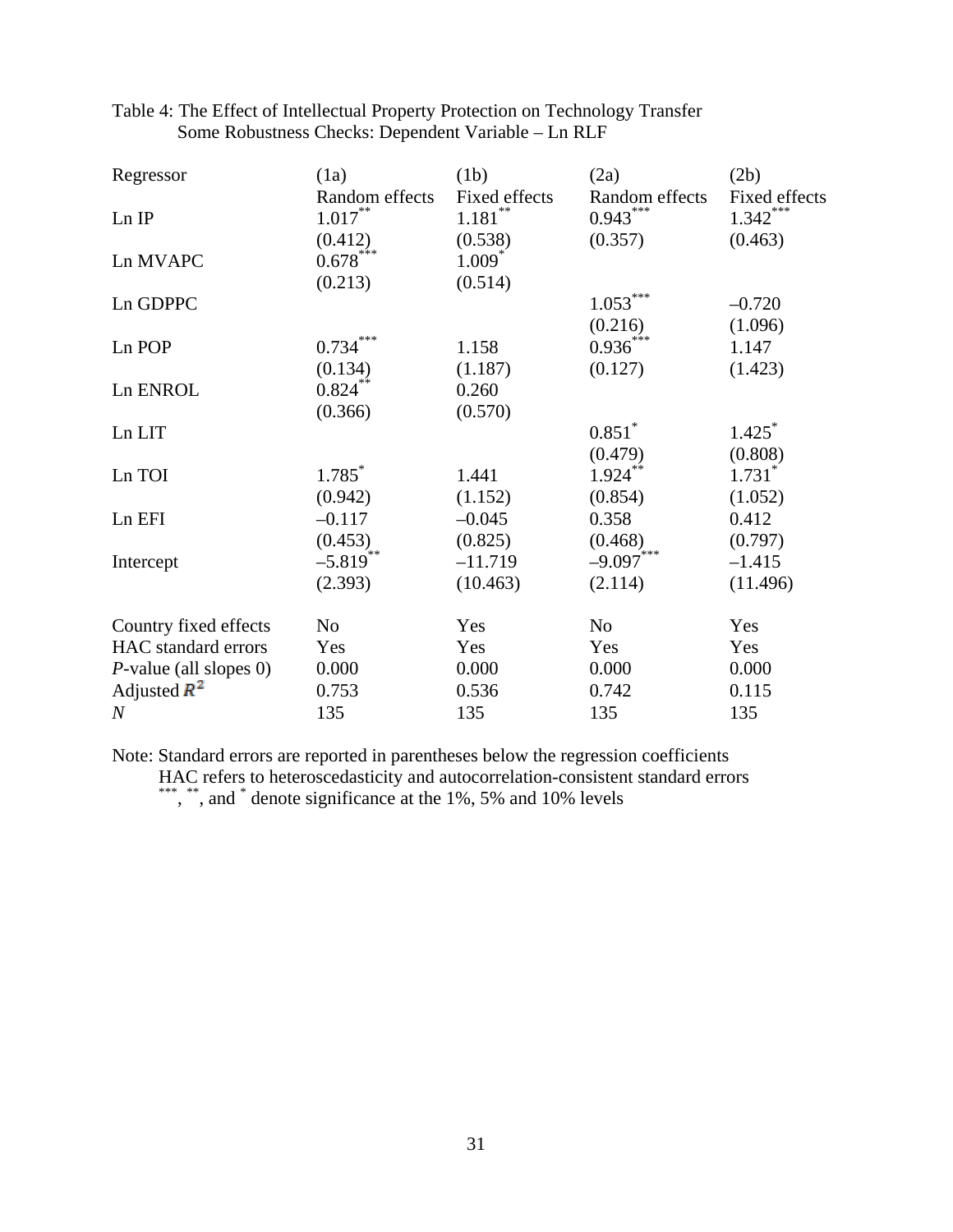| Table 5: The Effect of Intellectual Property Protection (All Components) on Technology Transfer |  |
|-------------------------------------------------------------------------------------------------|--|
| Random Effects Regressions: Dependent Variable – Ln RLF                                         |  |

| **<br>$2.813***$<br>$2.599***$<br>$2.459***$<br>$2.824$ <sup>*</sup><br>Ln ICOV<br>3.701                        | **<br>2.461    |
|-----------------------------------------------------------------------------------------------------------------|----------------|
| (1.600)<br>(1.626)<br>(1.371)<br>(1.190)<br>(1.090)                                                             | (1.077)        |
| 2.203<br>2.198<br>2.142<br>2.116<br>1.057<br>Ln IDUR                                                            | 1.056          |
| (1.639)<br>(1.480)<br>(1.559)<br>(1.467)<br>(1.612)                                                             | (1.492)        |
| $-0.812$<br>$-0.613$<br>$-1.003$<br>$-0.968$<br>$-0.909$<br>Ln IMEM                                             | $-0.901$       |
| (1.222)<br>(1.064)<br>(0.900)<br>(0.832)<br>(0.825)                                                             | (0.851)        |
| 0.249<br>$-0.188$<br>$-0.360$<br>$-0.300$<br>Ln IREV<br>$-0.657$                                                | $-0.293$       |
| (0.595)<br>(0.557)<br>(0.595)<br>(0.556)<br>(0.557)                                                             | (0.556)        |
| 0.895<br>0.578<br>0.107<br>$-0.223$<br>Ln ENF<br>$-0.158$                                                       | $-0.160$       |
| (0.492)<br>(0.523)<br>(0.474)<br>(0.461)<br>(0.465)                                                             | (0.467)        |
| $1.079***$<br>$0.865***$<br>$1.342***$<br>$0.782***$<br>Ln GDPPC                                                | $0.782***$     |
| (0.214)<br>(0.142)<br>(0.238)<br>(0.260)                                                                        | (0.263)        |
| $0.840***$<br>$0.892***$<br>$0.893***$<br>Ln POP                                                                | $0.893***$     |
| (0.166)<br>(0.138)<br>(0.138)                                                                                   | (0.139)        |
| $0.974***$<br>$0.877**$<br>Ln ENROL                                                                             | $0.880^{**}$   |
| (0.374)<br>(0.369)                                                                                              | (0.386)        |
| $1.748$ <sup>*</sup><br>Ln TOI                                                                                  | 1.745          |
| (0.912)                                                                                                         | (0.924)        |
| Ln EFI                                                                                                          | $-0.026$       |
| ***                                                                                                             | (0.328)        |
| $6.349***$<br>$-5.051$ **<br>13.425<br>$-3.756$<br>$-2.850$<br>Intercept                                        | $-5.005$ **    |
| (1.061)<br>(2.397)<br>(2.190)<br>(2.246)<br>(1.666)                                                             | (2.388)        |
| N <sub>o</sub><br>N <sub>o</sub><br>N <sub>o</sub><br>N <sub>o</sub><br>Country fixed effects<br>N <sub>o</sub> | N <sub>o</sub> |
| HAC standard errors<br>Yes<br>Yes<br>Yes<br>Yes<br>Yes                                                          | Yes            |
| $P$ -value (all slopes 0)<br>0.000<br>0.000<br>0.000<br>0.000<br>0.000                                          | 0.000          |
| $P$ -value (year fixed effects 0)                                                                               | 0.115          |
| Adjusted $\mathbb{R}^2$<br>0.307<br>0.480<br>0.728<br>0.771<br>0.780                                            | 0.778          |
| 135<br>135<br>135<br>135<br>135<br>$\boldsymbol{N}$                                                             | 135            |

Note: Standard errors are reported in parentheses below the regression coefficients

HAC refers to heteroscedasticity and autocorrelation-consistent standard errors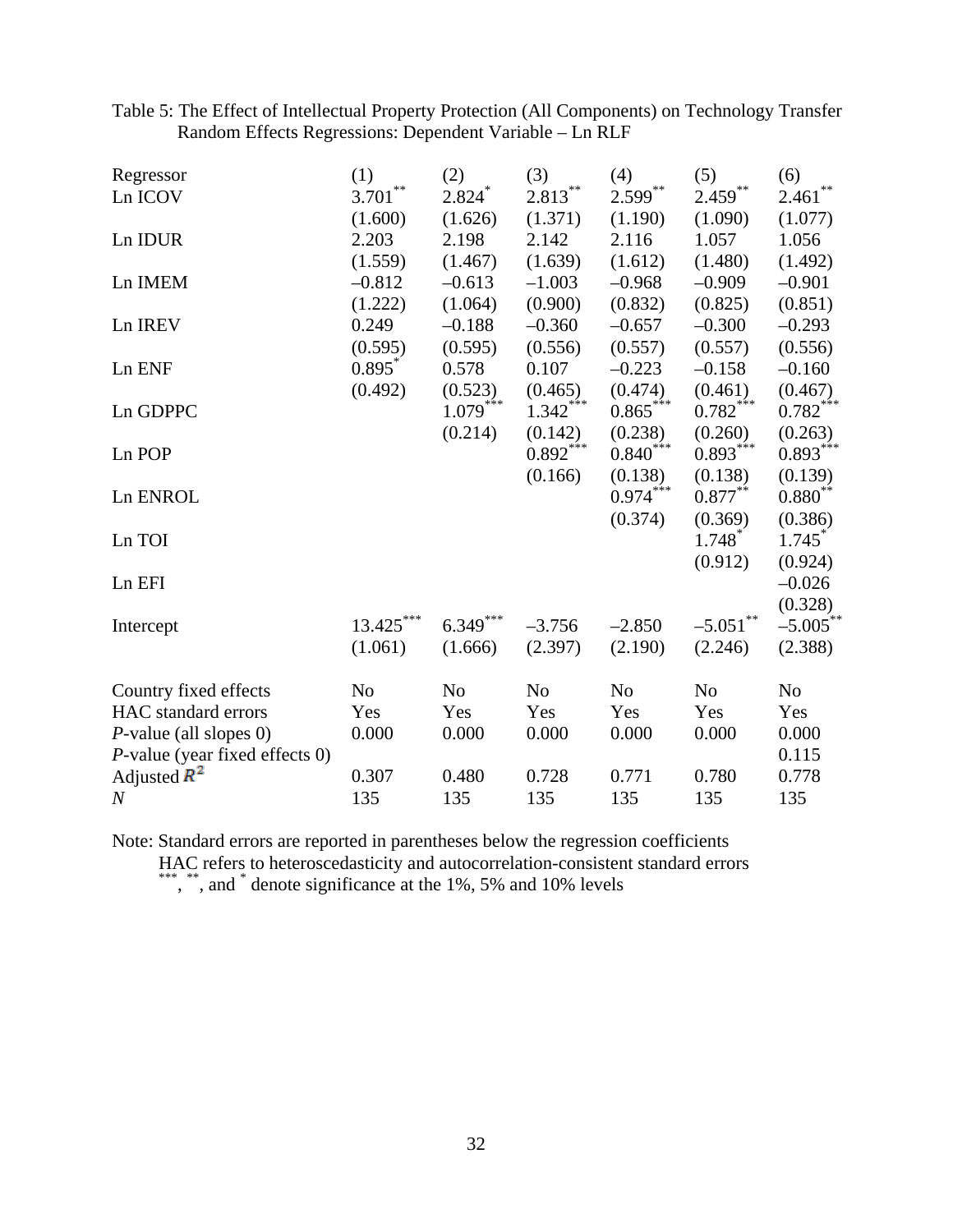Table 6: The Effect of Intellectual Property Protection (All Components) on Technology Transfer Fixed Effects Regressions: Dependent Variable – Ln RLF

| Regressor                         | (1)         | (2)         | (3)       | (4)      | (5)      | (6)      |
|-----------------------------------|-------------|-------------|-----------|----------|----------|----------|
| Ln ICOV                           | $3.421***$  | $3.295^*$   | $2.947$ * | $2.853*$ | $2.620*$ | $2.593*$ |
|                                   | (1.613)     | (1.772)     | (1.639)   | (1.595)  | (1.458)  | (1.435)  |
| Ln IDUR                           | 1.837       | 1.773       | 1.837     | 1.842    | 0.727    | 0.715    |
|                                   | (1.268)     | (1.268)     | (1.291)   | (1.310)  | (1.492)  | (1.476)  |
| Ln IMEM                           | $-0.354$    | $-0.461$    | $-0.650$  | $-0.557$ | $-0.373$ | $-0.349$ |
|                                   | (1.213)     | (1.167)     | (1.160)   | (1.183)  | (1.113)  | (1.109)  |
| Ln IREV                           | 0.753       | 0.742       | 0.208     | 0.146    | 0.340    | 0.379    |
|                                   | (0.634)     | (0.631)     | (0.686)   | (0.722)  | (0.711)  | (0.724)  |
| Ln ENF                            | $-0.157$    | $-0.196$    | $-0.296$  | $-0.313$ | $-0.061$ | $-0.005$ |
|                                   | (0.541)     | (0.524)     | (0.507)   | (0.504)  | (0.467)  | (0.482)  |
| Ln GDPPC                          |             | 0.390       | $-0.274$  | $-0.378$ | $-0.814$ | $-0.957$ |
|                                   |             | (0.767)     | (0.918)   | (0.982)  | (0.991)  | (1.125)  |
| Ln POP                            |             |             | 2.019     | 1.772    | 1.795    | 1.693    |
|                                   |             |             | (1.289)   | (1.378)  | (1.426)  | (1.378)  |
| Ln ENROL                          |             |             |           | 0.244    | 0.300    | 0.249    |
|                                   |             |             |           | (0.541)  | (0.577)  | (0.611)  |
| Ln TOI                            |             |             |           |          | 1.781    | 1.804    |
|                                   |             |             |           |          | (1.157)  | (1.143)  |
| Ln EFI                            |             |             |           |          |          | 0.335    |
|                                   |             |             |           |          |          | (0.708)  |
| Intercept                         | $13.788***$ | $11.207***$ | $-3.358$  | $-1.035$ | $-1.023$ | 0.427    |
|                                   | (0.731)     | (5.108)     | (10.184)  | (11.798) | (12.145) | (12.121) |
| Country fixed effects             | Yes         | Yes         | Yes       | Yes      | Yes      | Yes      |
| HAC standard errors               | Yes         | Yes         | Yes       | Yes      | Yes      | Yes      |
| $P$ -value (all slopes 0)         | 0.000       | 0.000       | 0.000     | 0.000    | 0.000    | 0.000    |
| $P$ -value (year fixed effects 0) |             |             |           |          |          | 0.082    |
| Adjusted $\mathbb{R}^2$           | 0.190       | 0.372       | 0.105     | 0.109    | 0.044    | 0.001    |
| $\boldsymbol{N}$                  | 135         | 135         | 135       | 135      | 135      | 135      |

Note: Standard errors are reported in parentheses below the regression coefficients

HAC refers to heteroscedasticity and autocorrelation-consistent standard errors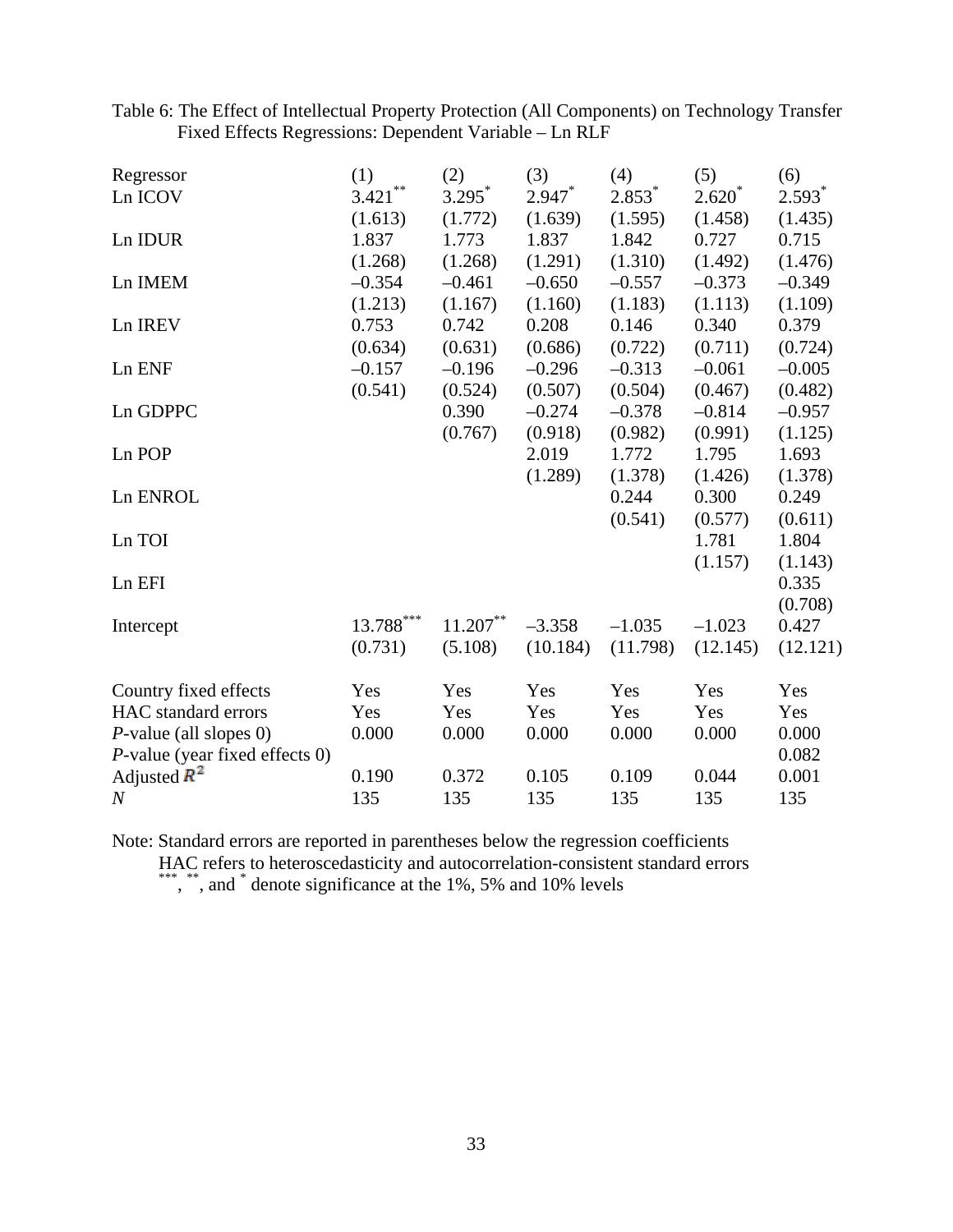| Regressor<br>Ln ICOV      | (1a)<br>$1.936***$<br>(0.739) | (1b)<br>$2.515***$<br>(1.038)   | (2a)                        | (2b)                  | (3a)                    | (3b)                 | (4a)                   | (4b)                            | (5a)                   | (5b)                  |
|---------------------------|-------------------------------|---------------------------------|-----------------------------|-----------------------|-------------------------|----------------------|------------------------|---------------------------------|------------------------|-----------------------|
| Ln IDUR                   |                               |                                 | 1.504<br>(1.010)            | 1.277<br>(1.324)      |                         |                      |                        |                                 |                        |                       |
| Ln IMEM                   |                               |                                 |                             |                       | 0.362<br>(0.682)        | 0.791<br>(0.840)     |                        |                                 |                        |                       |
| Ln IREV                   |                               |                                 |                             |                       |                         |                      | 0.252<br>(0.438)       | 0.613<br>(0.685)                |                        |                       |
| Ln IENF                   |                               |                                 |                             |                       |                         |                      |                        |                                 | 0.332<br>(0.391)       | 0.554<br>(0.411)      |
| Ln GDPPC                  | $0.774***$<br>(0.257)         | $-1.094$<br>(1.179)             | $0.828***$<br>(0.260)       | $-0.391$<br>(1.116)   | $0.819***$<br>(0.254)   | $-0.675$<br>(1.124)  | $0.817***$<br>(0.257)  | $-0.353$<br>(1.144)             | $0.816***$<br>(0.255)  | $-0.664$<br>(1.098)   |
| Ln POP                    | $0.885***$<br>(1.301)         | 1.926<br>(1.312)                | $0.906***$<br>(0.117)       | $2.529*$<br>(1.410)   | $0.909***$<br>(0.117)   | $2.403*$<br>(1.453)  | $0.919***$<br>(0.117)  | 2.304<br>(1.470)                | $0.900***$<br>(0.116)  | $2.416^*$<br>1.373    |
| Ln ENROL                  | $0.830**$<br>(0.354)          | 0.361<br>(0.570)                | $0.930***$<br>(0.344)       | 0.535<br>(0.649)      | $0.933***$<br>(0.338)   | 0.624<br>(0.643)     | $0.914***$<br>(0.357)  | 0.493<br>(0.688)                | $0.873***$<br>(0.375)  | 0.511<br>(0.650)      |
| Ln TOI                    | 2.006<br>(0.881)              | $2.021$ <sup>*</sup><br>(1.065) | 1.890 <sup>*</sup><br>0.976 | 1.768<br>(1.391)      | $2.140^{**}$<br>(0.957) | 2.165<br>(1.162)     | $2.197**$<br>(0.943)   | $2.099$ <sup>*</sup><br>(1.152) | $2.183***$<br>(0.949)  | $2.289$ **<br>(1.134) |
| Ln EFI                    | $-0.029$<br>(0.302)           | 0.289<br>(0.687)                | 0.203<br>(0.405)            | 0.243<br>(0.772)      | 0.240<br>(0.434)        | 0.265<br>(0.770)     | 0.263<br>(0.398)       | 0.302<br>(0.794)                | 0.281<br>(0.398)       | 0.366<br>(0.797)      |
| Intercept                 | $-4.761$<br>(2.388)           | $-1.087$<br>(12.498)            | $-6.113***$<br>(2.273)      | $-11.694$<br>(11.571) | $-5.776$<br>(2.450)     | $-9.024$<br>(12.750) | $-5.864$ **<br>(2.425) | $-9.688$<br>(11.824)            | $-5.575$ **<br>(2.460) | $-9.143$<br>(11.571)  |
| Contry fixed effects      | No                            | Yes                             | No                          | Yes                   | No                      | Yes                  | No                     | Yes                             | No                     | Yes                   |
| HAC standard errors       | Yes                           | Yes                             | Yes                         | Yes                   | Yes                     | Yes                  | Yes                    | Yes                             | Yes                    | Yes                   |
| $P$ -value (all slopes 0) | 0.000                         | 0.000                           | 0.000                       | 0.000                 | 0.000                   | 0.000                | 0.000                  | 0.000                           | 0.000                  | 0.000                 |
| Adjusted $\mathbb{R}^2$   | 0.778                         | 0.027                           | 0.767                       | 0.161                 | 0.763                   | 0.120                | 0.762                  | 0.180                           | 0.763                  | 0.122                 |
| $\boldsymbol{N}$          | 135                           | 135                             | 135                         | 135                   | 135                     | 135                  | 135                    | 135                             | 135                    | 135                   |

#### Table 7: The Effect of Intellectual Property Protection (Individual Components) on Technology Transfer Random and Fixed Effects Regressions: Dependent Variable – Ln RLF

Note: Standard errors are reported in parentheses below the regression coefficients

HAC refers to heteroscedasticity and autocorrelation-consistent standard errors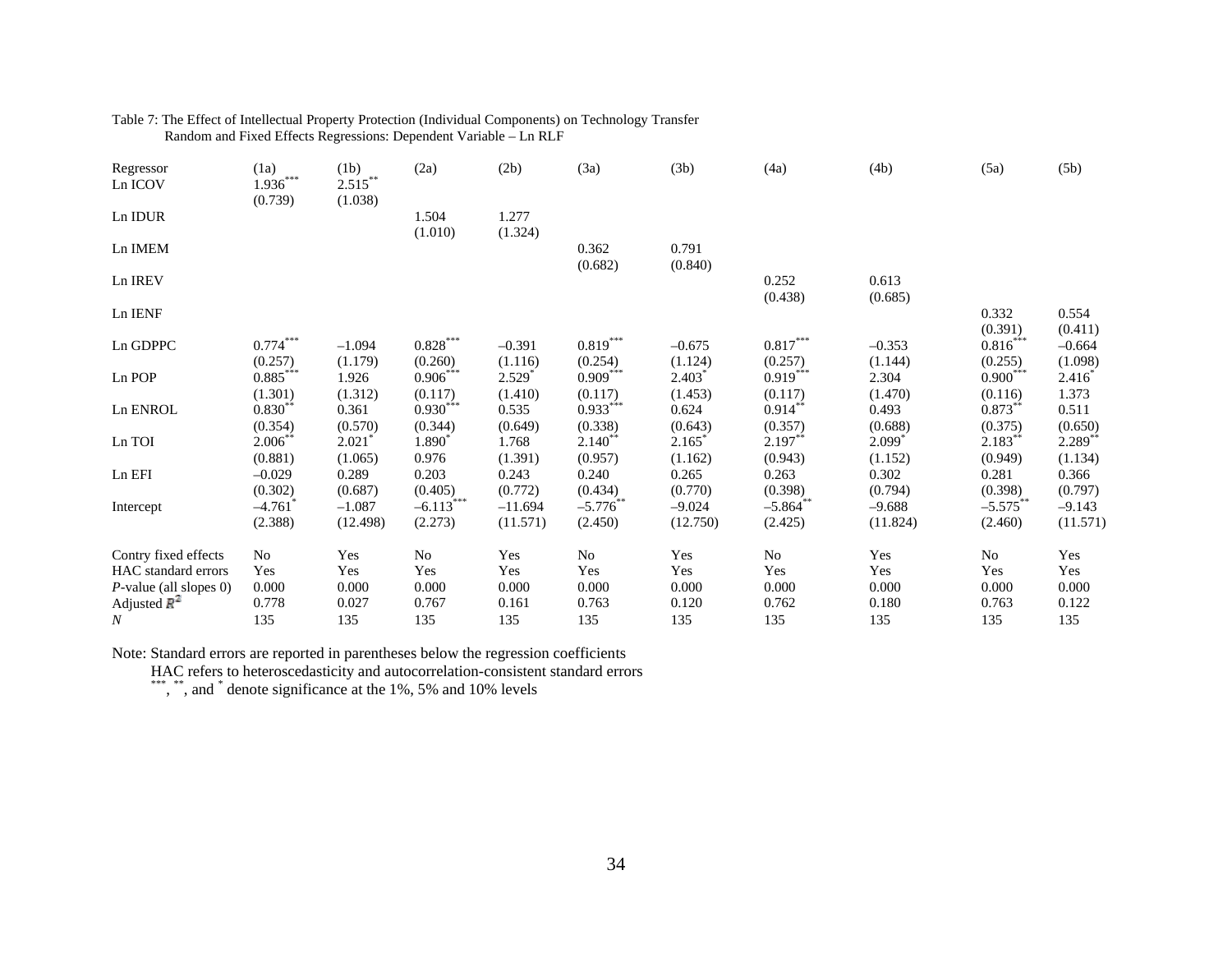**Notes** 

<span id="page-35-0"></span> 1 We refer to the phenomenon of technology transfer sanctioned by the owner as *voluntary technology transfer*, as opposed to *involuntary technology transfer* that may occur, for example, via imitation.

<span id="page-35-1"></span><sup>2</sup> The protection dummy is insignificant in equations (2), (3), (5) and (6), in their Table III, p. 336.

<span id="page-35-2"></span><sup>3</sup> Of course, whether this result would generalise to other industries is a moot point.

<span id="page-35-3"></span><sup>4</sup> The Rapp and Rozek (1990) index of protection is based on a comparison of individual countries' patent laws with the guidelines proposed by the US Chamber of Commerce's Intellectual Property Task Force.

<span id="page-35-4"></span><sup>5</sup> Although Ferrantino (1993) reports that the interaction effects of the 'patent duration' variable with the 'membership' variables are significant, all this implies is that the effect of patent duration on the regressand(s) differs significantly between countries that are members of intellectual property agreements and those that are not. This does not imply the significance per se of any of the intellectual property variables themselves.

<span id="page-35-5"></span> $6$  The strength of property rights might also influence the vintage of the technology transferred across countries, but we are not aware of any research that formally studies this link, probably due to lack of appropriate data, as is true of the present study.

Another important issue is that of intellectual property rights and the mode of technology transfer. There is a sizeable literature that delves into questions of substitution between the alternative modes of technology transfer such as foreign direct investment, exports and licensing, in response to a strengthening of property rights (see, for instance, Sinha 2006, Viswasrao 1994). This issue lies beyond the scope of our paper.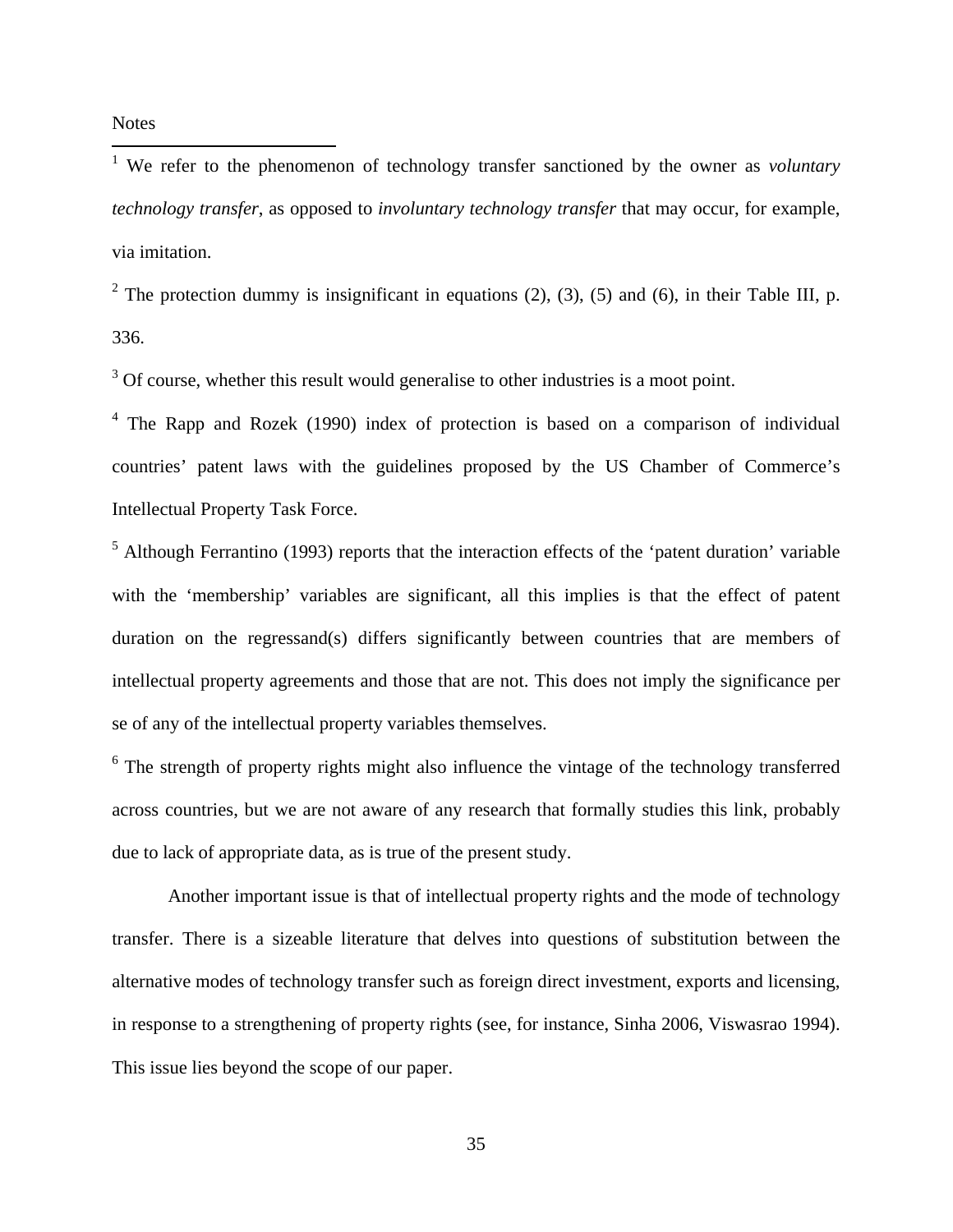<span id="page-36-0"></span> $<sup>7</sup>$  Ivus (2010) observes that the erstwhile colonial status of Southern countries could be useful in</sup> isolating the effect of intellectual property protection – in her case, on high-technology exports into developing countries. She notes that in the pre-TRIPs period Southern countries that were colonies of Britain and France strengthened the protection of intellectual property considerably more than other Southern countries; whereas in the post-TRIPs period the reverse appears to have happened. We would like to caution that this observation may be sample-specific, i.e. it may depend upon the specific set of countries and years in one's sample, which may vary with the phenomenon (exports, or foreign direct investment, or licensing, etc.) that one may be investigating. Thus, using the Ginarte-Park index of patent rights (Ginarte and Park 1997; Park 2008) she observes that in the period 1990-2005, the 'non-colony' developing countries increased their protection by 50% more than the 'erstwhile-colonies'. By contrast, for our sample of countries, and for the period 1995-2005 (since TRIPs was signed in 1994), the former set of countries increased their protection by only17% more than the latter. In other words, her methodology may not be generalisable.

<span id="page-36-1"></span><sup>8</sup> Obviously, which set of factors can be represented by this variable will partly depend upon the length of the time period in question. Since our empirical analysis pertains to the relatively short post-TRIPs period, we may be justified in treating country-level enforcement mechanisms as relatively unvarying over this time span.

<span id="page-36-2"></span> $9$  Although this had to be undertaken within the implementation period of 10 years, starting January 1995, in actual fact countries made temporary provisions for stronger protection fairly quickly, till such time as they could formally amend their protection laws.

<span id="page-36-3"></span> $10$  Three other indices of the strength of protection are available in the literature. The index from Rapp and Rozek (1990), based on the perceptions of the US Chamber of Commerce's